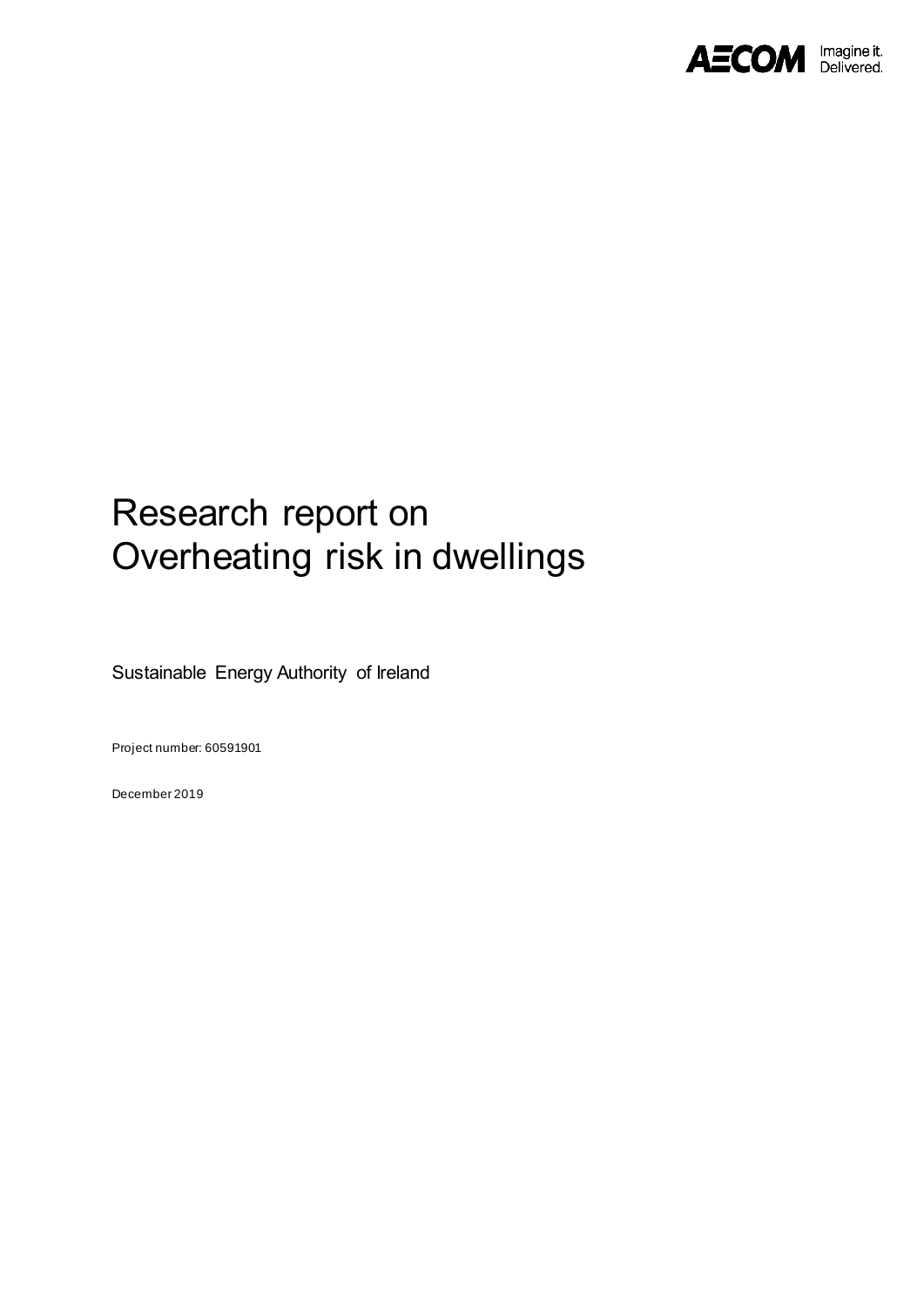#### Prepared for:

Sustainable Energy Authority of Ireland

Prepared by:

Pratima Washan Associate Director, Sustainability T: +44 (0)20 3009 2242 M: +44(0)78 2335 5515 E: pratima.washan@aecom.com

AECOM Limited Aldgate Tower 2 Leman Street London E1 8FA United Kingdom aecom.com

© 2019 AECOM Limited. All Rights Reserved.

This document has been prepared by AECOM Limited ("AECOM") for sole use of our client (the "Client") in accordance with generally accepted consultancy principles, the budget for fees and the terms of reference agreed between AECOM and the Client. Any information provided by third parties and referred to herein has not been checked or verified by AECOM, unless otherwise expressly stated in the document. No third party may rely upon this document without the prior and express written agreement of AECOM.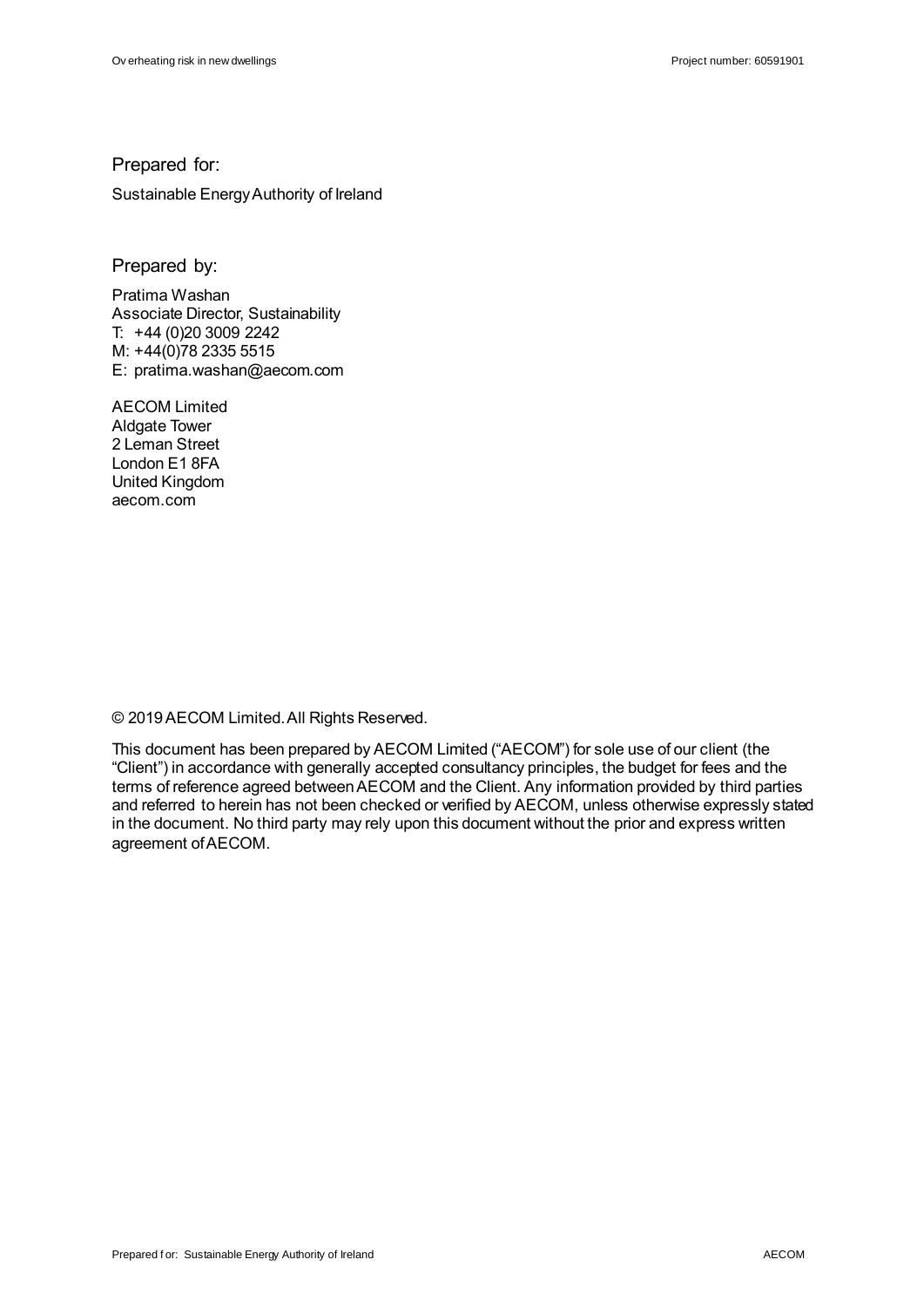### **Table of Contents**

| 4. Review of overheating risk assessment methodology in Part L, |  |
|-----------------------------------------------------------------|--|
|                                                                 |  |

### **Figures**

| Figure 1: Dwelling typologies showing building orientation for the base-case scenario 5      |     |
|----------------------------------------------------------------------------------------------|-----|
|                                                                                              |     |
|                                                                                              |     |
| Figure 4: Percentage overheating hours – Criterion A – Glazing areas and specification 15    |     |
| Figure 5: Percentage overheating hours – Criterion B – Glazing areas and specification 16    |     |
| Figure 6: Percentage overheating hours - Criterion A-Ventilation strategy17                  |     |
| Figure 7: Percentage overheating hours – Criterion B – Ventilation strategy18                |     |
|                                                                                              |     |
|                                                                                              |     |
|                                                                                              |     |
|                                                                                              |     |
| Figure 12: Percentage overheating hours - Criterion A - Shading devices                      | .23 |
| Figure 13: Percentage overheating hours – Criterion B – Shading devices                      | .24 |
| Figure 14: Percentage overheating hours – Criterion A–Combined scenarios                     | 25  |
| Figure 15: Percentage overheating hours – Criterion B – Combined scenarios 26                |     |
| Figure 16: SAP 2012 methodology for assessing likelihood of high internal temperature during |     |
| summer.                                                                                      | 28  |

### **Tables**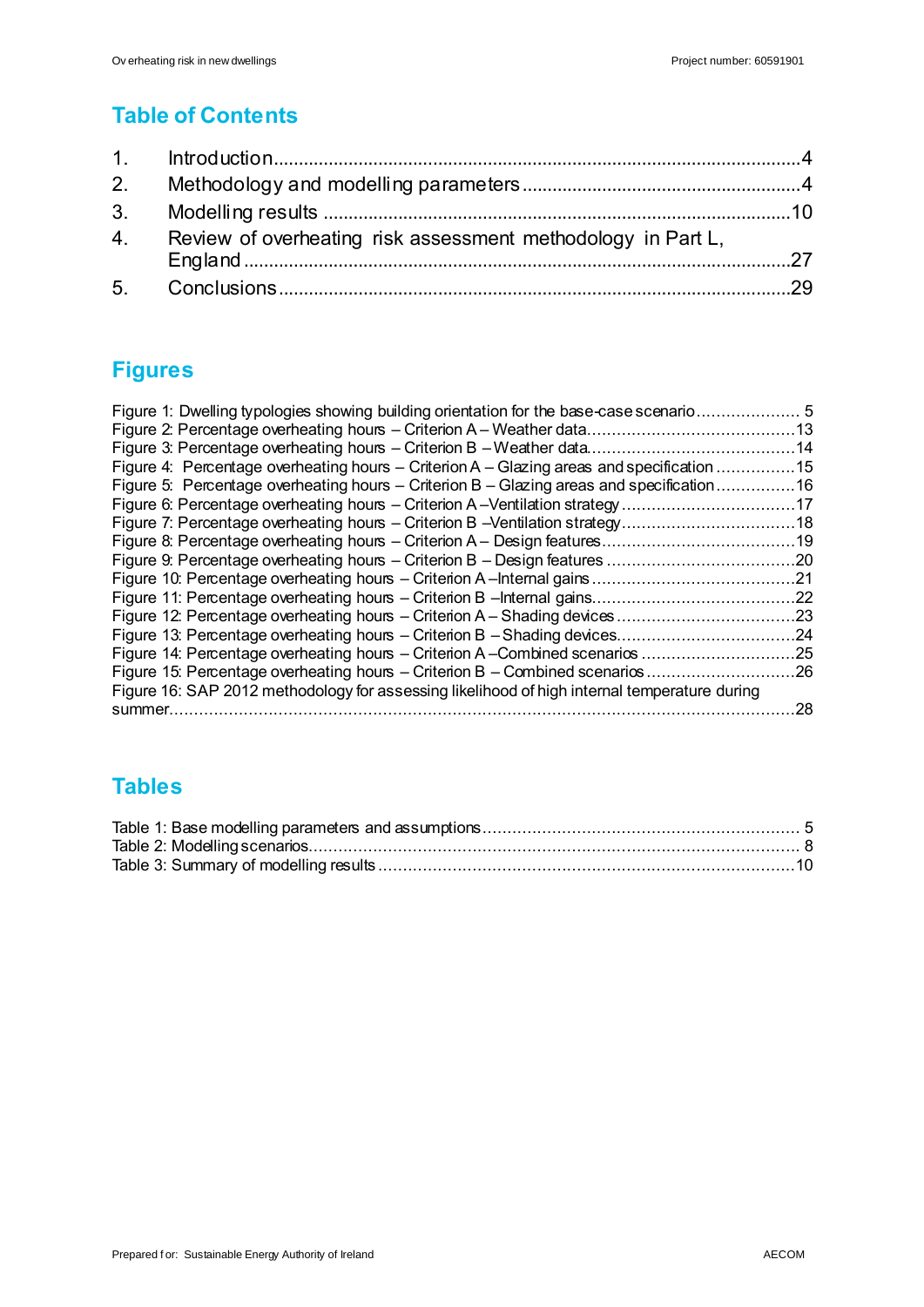## **1. Introduction**

The Sustainable Energy Authority of Ireland (SEAI) appointed AECOM to carry out an assessment of the overheating risk in dwellings using CIBSE TM59 methodology, and to review the available risk assessment tools to avoid/minimise cooling being retrofitted in new homes.

One tool considered was Appendix P of the Dwelling Energy Assessment Procedure<sup>1</sup> (DEAP) which sets out the methodology for assessing the tendency of a dwelling to have high internal temperature in hot weather. The objective of the review is to optimise the assessment methodology in DEAP, where relevant, to ensure that the risk of overheating in dwellings is minimised. The findings from the review will in turn be used to develop guidance for designers.

To understand the risk of overheating and to inform the review of available tools, a range of typical dwellings with different fabric specifications and mitigation measures are modelled using CIBSE TM59 methodology. Weather data for the  $2020s<sup>2</sup>$  has been used as recommended by CIBSE, to account for future changes in temperature and weather patterns due to climate change.

## **2. Methodology and modelling parameters**

#### **2.1 Definition of overheating**

For this study the CIBSE TM59 definition<sup>3</sup> has been used to identify overheating risk in new dwellings. The CIBSE TM59 provides a standardised approach for assessing overheating risk in residential buildings and has been developed through industry consultation in the UK. TM59 sets out two compliance criteria for dwellings that are predominantly naturally ventilated.

- Criterion A for living rooms, kitchens and bedrooms. It requires that the internal temperature in these rooms does not exceed a defined comfort temperature by 1 °C or more for more than 3% of occupied hours over the summer period (1 May to 30 September).
- Criterion B for bedrooms only. It requires that the internal temperature between 10 pm and 7 am does not exceed 26 °C for more than 1% of annual hours.

The threshold comfort temperature under Criterion A is based on an adaptive model that takes into account the variations in external temperature.

The dwelling is deemed to have an acceptable risk of overheating if both TM59 criteria are met. If one or both of the criteria are not met, the implication is that mitigation measures are necessary to reduce the risk to an acceptable level.

#### **2.2 Assessing overheating risk**

The overheating risk has been assessed using Dynamic Thermal Simulation modelling. IES Virtual Environment version 2016 has been used, which is a commercially available software package. Assessment of overheating risk has been based on Category II buildings (i.e. new buildings with normal occupancy as per EN15251).

The sub-sections below set out the modelling parameters and the dwelling typologies assessed.

#### **2.2.1 Dwelling typologies**

The overheating risk has been assessed for the following dwelling typologies:

 $\frac{1}{2}$  $1$  DEAP is Republic of Ireland's official method for calculating the Building Energy Rating of new and existing dwellings. Details available on <u>www.seai.ie/energy-in-business/ber-assessor-support/deap/</u><br><sup>2</sup> The 2020 www.therfile.ierenrecentative of the time period 2011 2010

The 2020s weather file is representative of the time period 2011-2040.

 $3$  CIBSE; TM59 Design methodology for the assessment of overheating risk in homes; May 2017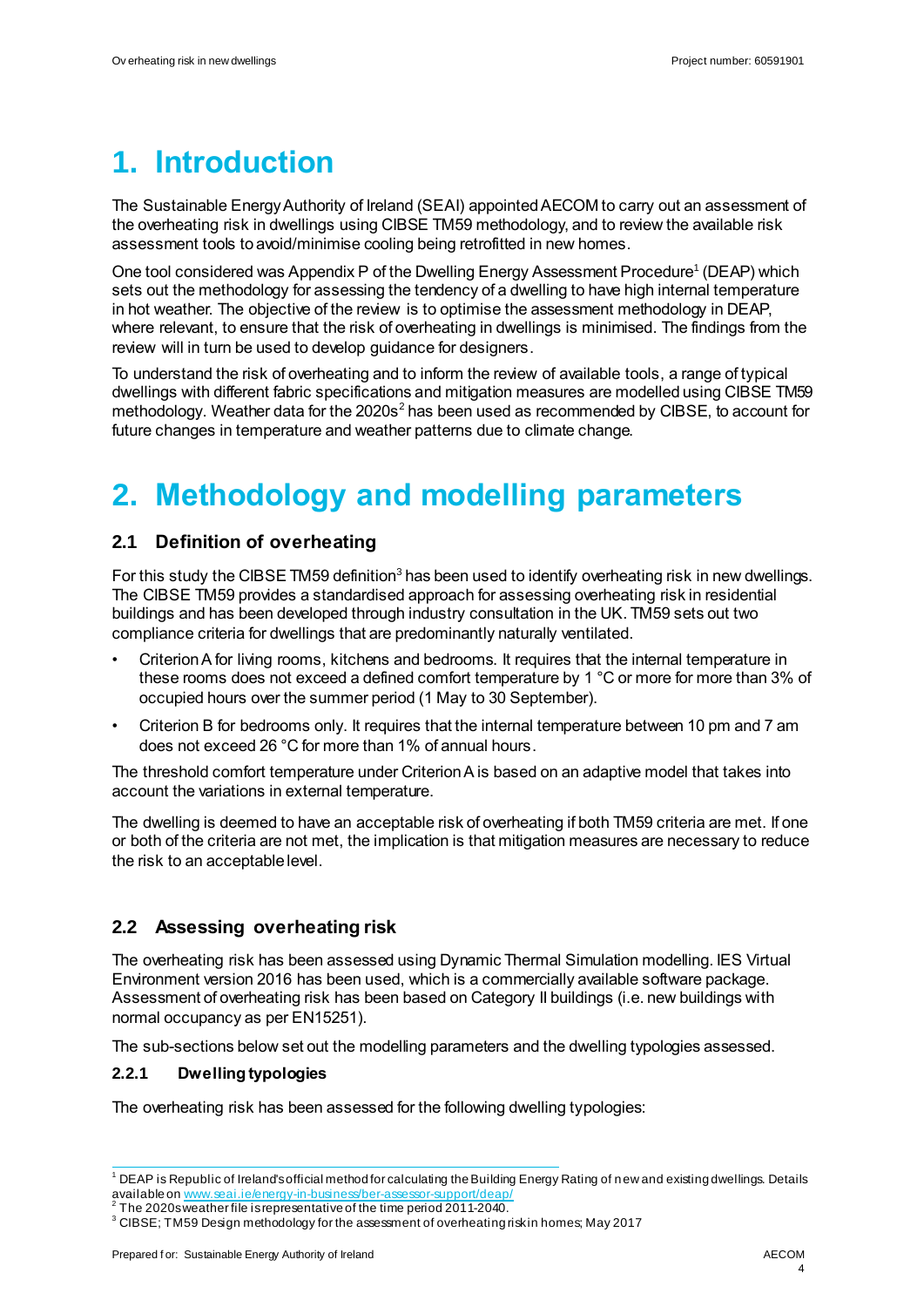- **Bungalow**
- Semi Detached
- Mid Floor Apartment

The dwelling layouts and geometry for the base case are the same as used for the Part L regulatory impact assessment.



#### **Figure 1: Dwelling typologies showing building orientation for the base-case scenario**

#### **2.2.2 Base modelling parameters and assumptions**

The modelling parameters and assumptions are tabulated below.

Note that the TM59 methodology recommends using weather data for the 2020s for the overheating risk analysis to account for future changes in temperature and weather patterns due to climate change. The weather files, developed by CIBSE and the University of Exeter are only available for 14 locations in the UK, with Belfast being the only location in Ireland for which future weather data is available. In the absence of future weather data for Dublin, Belfast weather data has been used for the base case. This is based on advice from Met Eireann that Belfast data is more representative of Ireland climate. The overheating results were also analysed with other weather data (including historic Dublin data, 2020s data for Manchester and alternative future weather data for Belfast), as set out in Sectio[n 2.3](#page-6-0). Manchester data has only been included for comparison only as this location was used to assess overheating risk as part of the Regulatory Impact Assessment for Part L 2019.

#### **Table 1: Base modelling parameters and assumptions**

| Weather file | Belfast DSY1 (Design Summer Year 1) data for 2020s <sup>4</sup> (high emissions |
|--------------|---------------------------------------------------------------------------------|
|              | 50% percentile scenario in line with TM59 methodology)                          |

 4 The 2020s weather file is representative of the time period 2011-2040. DSY1 represents a moderately warm summer.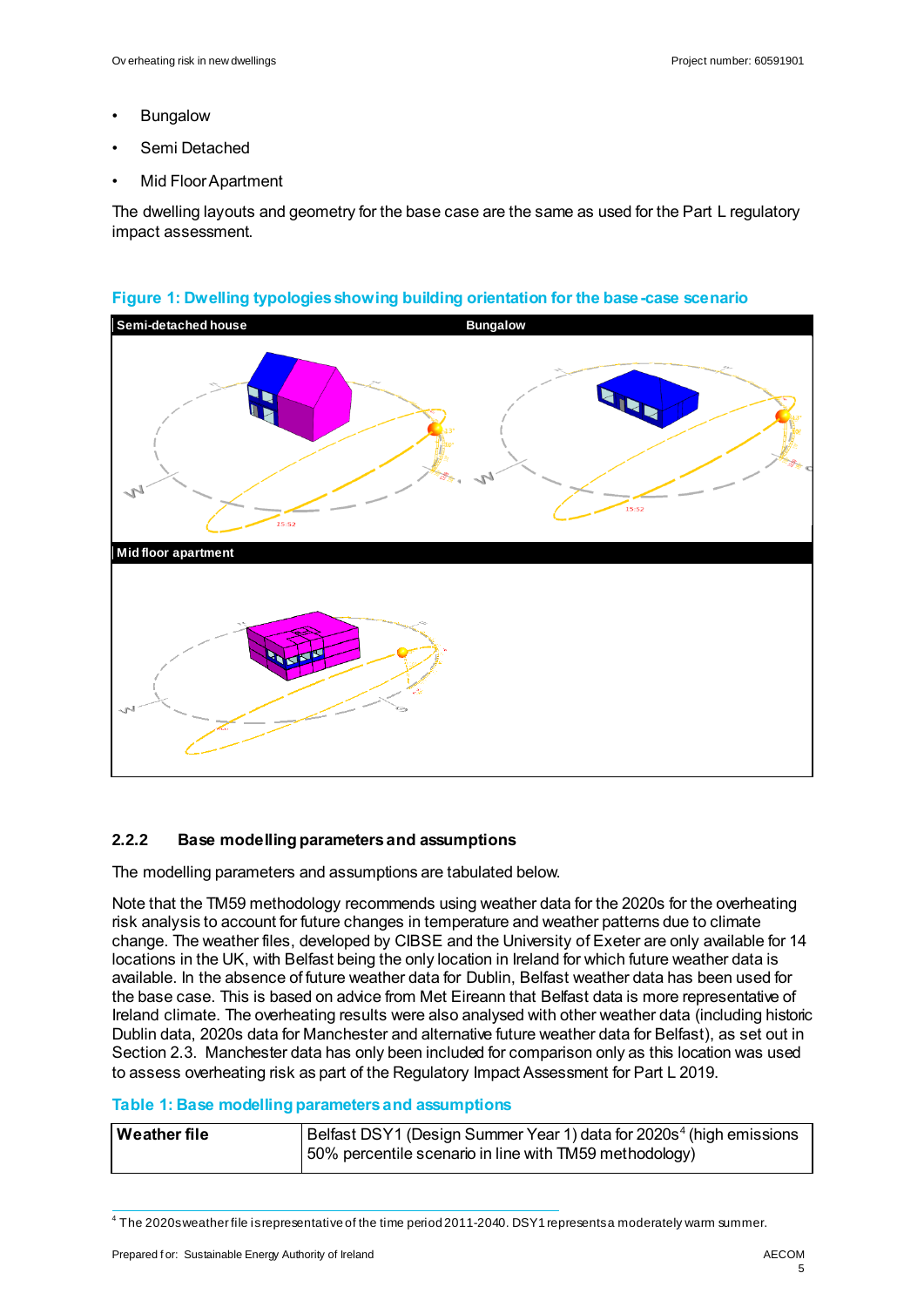| <b>Dwelling occupancy</b>             | Based on the size of the bedrooms in the drawings, the following design<br>occupancy has been assumed:                                                                                                                                                                                                                                                        |  |  |
|---------------------------------------|---------------------------------------------------------------------------------------------------------------------------------------------------------------------------------------------------------------------------------------------------------------------------------------------------------------------------------------------------------------|--|--|
|                                       | Semi-detached house: 3 bed 5 persons                                                                                                                                                                                                                                                                                                                          |  |  |
|                                       | Bungalow: 3 bed 6 persons                                                                                                                                                                                                                                                                                                                                     |  |  |
|                                       | Apartments: 2 bed 4 persons                                                                                                                                                                                                                                                                                                                                   |  |  |
|                                       | TM59 requires that bedrooms are modelled as being occupied 24 hrs a<br>day, with relatively lower occupancy levels during the day compared to<br>night. Living rooms and kitchens are modelled to be occupied between<br>9am in the morning to 10pm in the night. Maximum occupancy in a<br>dwelling has been limited to the design occupancy.                |  |  |
| <b>Fabric thermal</b>                 | As per TGD Part L 2019.                                                                                                                                                                                                                                                                                                                                       |  |  |
| performance standards                 | External Wall U-value $-0.13$ W/m <sup>2</sup> .K                                                                                                                                                                                                                                                                                                             |  |  |
|                                       | Floor U-value $-$ 0.14 W/m <sup>2</sup> .K                                                                                                                                                                                                                                                                                                                    |  |  |
|                                       | Roof U-value $-0.11$ W/m <sup>2</sup> .K                                                                                                                                                                                                                                                                                                                      |  |  |
|                                       | Party wall U-value - 0.0 W/m <sup>2</sup> .K                                                                                                                                                                                                                                                                                                                  |  |  |
|                                       | Windows and glazed doors $-0.9$ W/m <sup>2</sup> .K (triple glazed, low E, soft coat)                                                                                                                                                                                                                                                                         |  |  |
|                                       | External door U-value - 1.5 W/m <sup>2</sup> .K                                                                                                                                                                                                                                                                                                               |  |  |
| <b>Orientation and solar</b><br>gains | Living rooms in all dwelling types have been assumed to face west,<br>which is expected to be the worst-case orientation for summer<br>overheating. Apartments have been assumed to be west and south<br>facing.                                                                                                                                              |  |  |
|                                       | No external shading or internal blinds/ curtains has been assumed for<br>the base-case scenario.                                                                                                                                                                                                                                                              |  |  |
| <b>Thermal mass</b>                   | Medium.                                                                                                                                                                                                                                                                                                                                                       |  |  |
| parameter (TMP)                       | TMP calculated based on the following construction: solid concrete slab<br>over PIR insulation; masonry external walls with cavity fill insulation,<br>internal insulation and wet plaster; solid masonry party walls with wet<br>plaster; concrete deck party floors in apartments; steel stud internal<br>partitions; pitched timber frame roof for houses. |  |  |
| Ventilation strategy                  | Purge ventilation through openable windows.                                                                                                                                                                                                                                                                                                                   |  |  |
| Openable window and<br>door area      | Total window and door openable area has been assumed to be 1/20 <sup>th</sup> of<br>the floor area of each habitable room (as per TGD Part F requirements)                                                                                                                                                                                                    |  |  |
| (excluding front door)                |                                                                                                                                                                                                                                                                                                                                                               |  |  |
| Glazing/ window type                  | Side hung, assumed 90° open when fully open                                                                                                                                                                                                                                                                                                                   |  |  |
| Window g-value                        | 0.6                                                                                                                                                                                                                                                                                                                                                           |  |  |
| Percentage of window                  | Houses $-35%$                                                                                                                                                                                                                                                                                                                                                 |  |  |
| that is frame                         | Apartments - 25%                                                                                                                                                                                                                                                                                                                                              |  |  |
| Window opening regime                 | Windows, patio and balcony doors have been modelled to start to open<br>in occupied rooms when indoor operative temperature exceeds 22°C                                                                                                                                                                                                                      |  |  |
|                                       | and are fully open when temperature exceeds 26°C. Similarly, window<br>and door openings have been modelled to start closing as internal<br>temperature drop below 26°C and are fully closed when internal<br>temperature drops below 22°C.                                                                                                                   |  |  |
|                                       | The windows in unoccupied rooms (bathrooms, toilets, cloak room, utility<br>room, etc.) have been assumed to be closed.                                                                                                                                                                                                                                       |  |  |
| Internal doors                        | Internal doors have been assumed to be open all the time, with the<br>exception of bedroom doors which are closed 22:00 - 9:00.                                                                                                                                                                                                                               |  |  |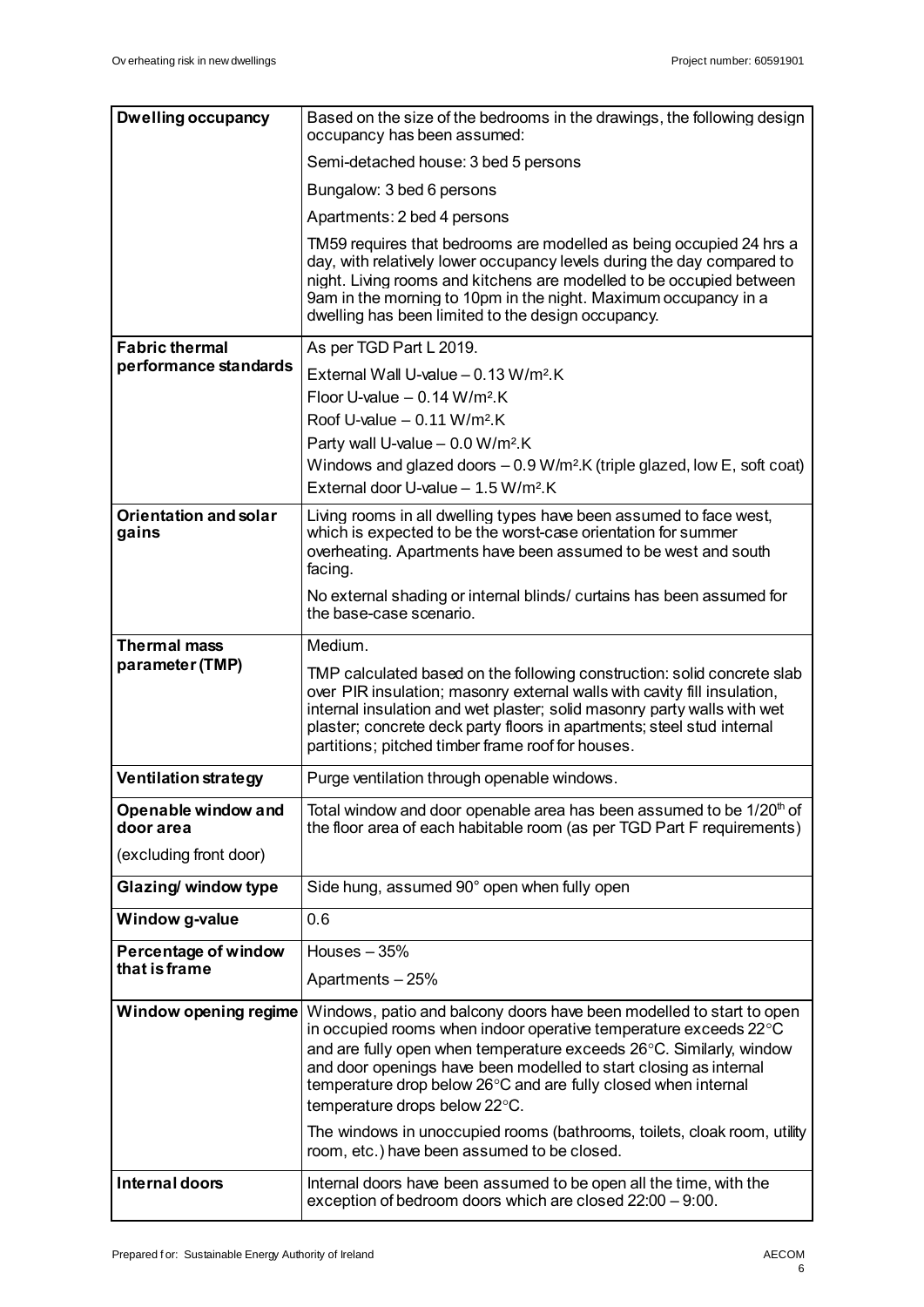|                                                                   | Bedrooms doors modelled with 10mm undercut in line with Part F<br>requirements (clause 1.2.1.2).                                                                                                                                                                           |                       |                              |                     |                         |
|-------------------------------------------------------------------|----------------------------------------------------------------------------------------------------------------------------------------------------------------------------------------------------------------------------------------------------------------------------|-----------------------|------------------------------|---------------------|-------------------------|
| <b>External doors</b>                                             | The external entrance doors have been assumed shut at all times.                                                                                                                                                                                                           |                       |                              |                     |                         |
| <b>Air infiltration</b>                                           | Air infiltration rates have been assumed to be continuous and calculated<br>based on CIBSE Guide A empirical values for normally exposed sites<br>(Table 4.24) and an air permeability rate of 5 m <sup>3</sup> /hm <sup>2</sup> @ 50Pa (in line with<br>TGD Part L 2018). |                       |                              |                     |                         |
|                                                                   | Unheated loft spaces in houses have been assumed to have infiltration<br>rate of 1.0 ach (air change per hour).                                                                                                                                                            |                       |                              |                     |                         |
| <b>Building services and</b><br>percentage low energy<br>lighting | As per TGD Part L 2019.                                                                                                                                                                                                                                                    |                       |                              |                     |                         |
| <b>Heating regime</b>                                             | Temperature set point of 18 $\degree$ C modelled for heating throughout the year<br>with the exception of June, July and August.                                                                                                                                           |                       |                              |                     |                         |
| <b>Lighting and equipment</b><br>gains                            | In line with TM59 guidelines. Equipment and lighting gains vary with<br>occupancy and time of the day.                                                                                                                                                                     |                       |                              |                     |                         |
|                                                                   | <b>Room types</b>                                                                                                                                                                                                                                                          | Max. no.<br>of people | Occupancy*<br>(Sensible) - W | Lighting<br>$-W/m2$ | <b>Equipment</b><br>– W |
|                                                                   | Bedrooms-Double                                                                                                                                                                                                                                                            | 2                     | 150                          | 2                   | 80                      |
|                                                                   | Bedrooms-Single                                                                                                                                                                                                                                                            | 1                     | 75                           | $\overline{2}$      | 80                      |
|                                                                   | Living room - 2b4p                                                                                                                                                                                                                                                         | 2                     | 150                          | $\overline{2}$      | 150                     |
|                                                                   | Living room - 3b5p                                                                                                                                                                                                                                                         | 2                     | 150                          | $\overline{2}$      | 150                     |
|                                                                   | Living room - 3b6p                                                                                                                                                                                                                                                         | 3                     | 150                          | $\overline{2}$      | 150                     |
|                                                                   | Kitchen-2b4p                                                                                                                                                                                                                                                               | 2                     | 150                          | $\overline{2}$      | 300                     |
|                                                                   | Kitchen–3b5p                                                                                                                                                                                                                                                               | 2                     | 150                          | 2                   | 300                     |
|                                                                   | Kitchen-3b6p                                                                                                                                                                                                                                                               | 3                     | 150                          | $\overline{2}$      | 300                     |
|                                                                   | Kitchen/dining                                                                                                                                                                                                                                                             | asper<br>kitchen      |                              |                     |                         |
|                                                                   | Hallway                                                                                                                                                                                                                                                                    |                       |                              |                     |                         |
|                                                                   | Bathroom, cloakroom                                                                                                                                                                                                                                                        |                       |                              |                     |                         |
|                                                                   | Toilet                                                                                                                                                                                                                                                                     | $\sim$                |                              | $\blacksquare$      | ٠                       |
|                                                                   | Utility room                                                                                                                                                                                                                                                               |                       |                              |                     |                         |
|                                                                   | *Note: Occupancy gains assumed to be 75 W/person sensible and 55 W/person latent.<br>During sleeping hours these gains are reduced by 30%.                                                                                                                                 |                       |                              |                     |                         |
| Heat gains from hot<br>water storage                              | Hot water storage of 120 litres assumed for all dwelling typologies, with<br>continuous standing loss of 50W.                                                                                                                                                              |                       |                              |                     |                         |

#### <span id="page-6-0"></span>2.3 Modelling scenarios

The modelling scenarios cover a mix of dwelling design features and other parameters such as weather data and internal gains though exclude specific occupant behavioural aspects. The various parameters have been modelled individually for each of the dwellings typologies to understand how these affect overheating risk. Certain parameters have then been combined to understand the scale of the cumulative impact on overheating risk.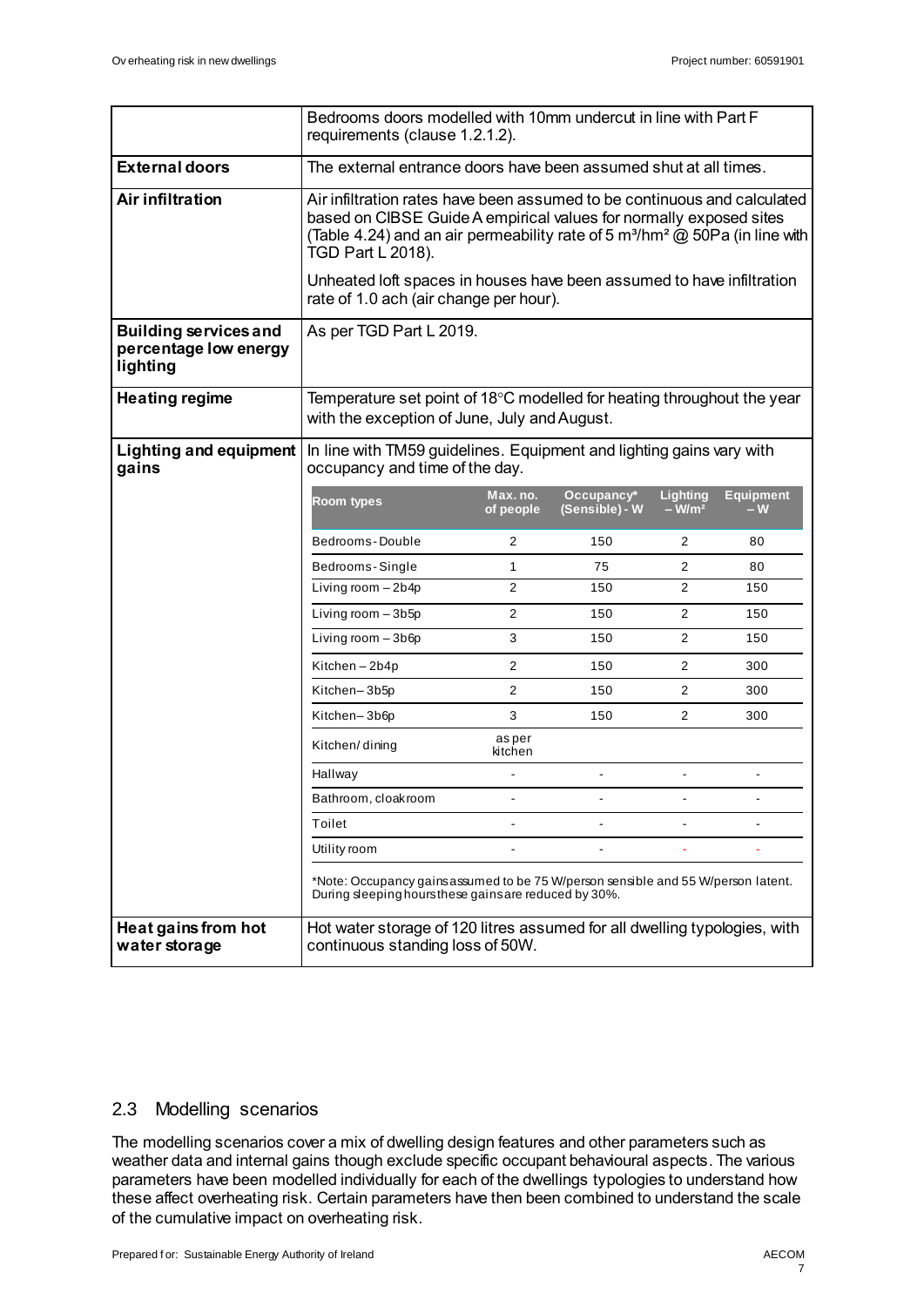The scenarios modelled are tabulated below.

#### **Table 2: Modelling scenarios**

| <b>Weather data</b>                                                     | Belfast DSY1 data for 2050s (high emissions 50% percentile scenario) <sup>5</sup>                                                                                                                                                                                                                                                                                                  |  |  |
|-------------------------------------------------------------------------|------------------------------------------------------------------------------------------------------------------------------------------------------------------------------------------------------------------------------------------------------------------------------------------------------------------------------------------------------------------------------------|--|--|
|                                                                         | Belfast DSY2 data for 2020s (high emissions 50% percentile scenario) <sup>6</sup>                                                                                                                                                                                                                                                                                                  |  |  |
|                                                                         | Dublin 89 weather data tape (represents a historic warm summer)                                                                                                                                                                                                                                                                                                                    |  |  |
| Manchester DSY1 data for 2020s (high emissions 50% percentile scenario) |                                                                                                                                                                                                                                                                                                                                                                                    |  |  |
| Glazing areas and<br>specification                                      | Double glazing, U-value of 1.4 W/m <sup>2</sup> K, g-value 0.65                                                                                                                                                                                                                                                                                                                    |  |  |
|                                                                         | Triple glazing as per base case specification with window to floor area ratio<br>increased to 35%                                                                                                                                                                                                                                                                                  |  |  |
|                                                                         | Triple glazing as per base case specification with window to floor area ratio<br>increased to 40%                                                                                                                                                                                                                                                                                  |  |  |
|                                                                         | Triple glazing with window to floor area ratio increased to 40% and g-value<br>of $0.4$                                                                                                                                                                                                                                                                                            |  |  |
|                                                                         | Roof window (500 mm X 900 mm) assumed above the landing in the semi-<br>detached house and above the hall in the bungalow. Rooflights start opening<br>when the indoor operative temperature exceeds $22^{\circ}$ C and are fully open<br>when the temperature exceeds 26°C between 09:00 and 22:00 (same profile<br>as for living rooms).                                         |  |  |
|                                                                         | The roof window is modelled to have a U value of 0.9 W/m <sup>2</sup> K, g-value of 0.6,<br>framing ratio of 35% and an openable area of 0.2 $m2$ .                                                                                                                                                                                                                                |  |  |
| <b>Ventilation Strategy</b>                                             | The window openable area to floor area ratio reduced to 3.5% in the<br>habitable rooms.                                                                                                                                                                                                                                                                                            |  |  |
|                                                                         | The window openable area to floor area ratio reduced to 2% in the habitable<br>rooms.                                                                                                                                                                                                                                                                                              |  |  |
|                                                                         | This reflects a scenario where a window is restricted from opening, for<br>example due to noise, safety concerns, etc. The intention of modelling this<br>scenario is to flag to designers the impact of restricting the window openings<br>on overheating risk, and to highlight the need to consider alternative<br>strategies where needed (such as external louvered shutters) |  |  |
|                                                                         | Mechanical ventilation (cMEV) delivering 2.5 ach in boost mode for the<br>dwelling combined with 5% of window openable area to floor area ratio. The<br>cMEV starts to operate when the air temperature in the living room is above<br>24°C. The external air is supplied to bedrooms and living rooms, and<br>extracted from kitchens/dining rooms, bathrooms and WCs             |  |  |
| <b>Ceiling Height</b>                                                   | Floor to ceiling height reduced to 2.3 m.                                                                                                                                                                                                                                                                                                                                          |  |  |
|                                                                         | Floor to ceiling height increased to 2.7 m.                                                                                                                                                                                                                                                                                                                                        |  |  |
| Internal gains                                                          | 50% increase in internal gains including equipment gains, and heat gains<br>from lighting and hot water storage.                                                                                                                                                                                                                                                                   |  |  |
| <b>Dwelling orientation</b><br>and solar gains                          | Living Room assumed to face south                                                                                                                                                                                                                                                                                                                                                  |  |  |
|                                                                         | Fixed external shading modelled as horizontal overhangs on the south<br>façade (50 $\degree$ altitude cut-off), and 300m vertical fins on the east and west<br>façade. No shading assumed on the north façade.                                                                                                                                                                     |  |  |

<sup>&</sup>lt;sub>5</sub><br>5 The 2050sweather data is representative of the time period 2041-2070.<br><sup>6</sup> Note that DSY1 is representative of a moderately warm summer, DSY2 has a short intense warm period, and DSY3 has a long less intense warm period. For more details refe[r CIBSE Weather Files 2016 release: Technical briefing and testing](http://www.cibse.org/getmedia/ce7a77e8-3f98-4b97-9dbc-7baf0062f6c6/WeatherData_TechnicalBriefingandTesting_Final.pdf.aspx).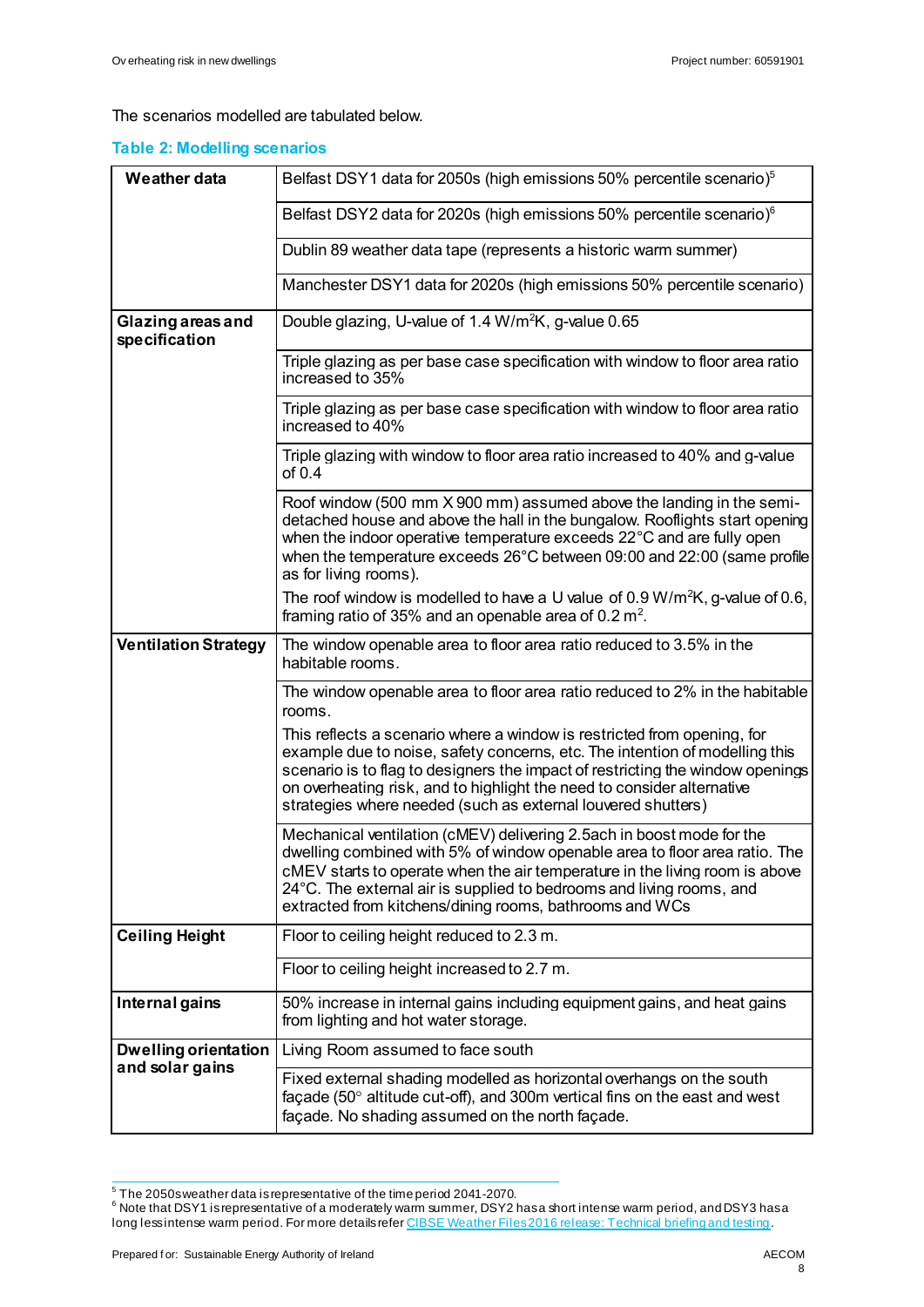|                           | Fixed external shading modelled as 120mm deep window reveals on all<br>facades.                                                                                                                                                                                                                                                                                                                                                                                                                                                                 |
|---------------------------|-------------------------------------------------------------------------------------------------------------------------------------------------------------------------------------------------------------------------------------------------------------------------------------------------------------------------------------------------------------------------------------------------------------------------------------------------------------------------------------------------------------------------------------------------|
|                           | Fixed external shading modelled as 220mm deep window reveals on all<br>facades.                                                                                                                                                                                                                                                                                                                                                                                                                                                                 |
|                           | Fixed external shading modelled as manual movable shading devices (e.g.<br>external blinds) on east, west and south facades. The shading is assumed to<br>have a transmission factor of 50%. It is assumed to be lowered when<br>incident radiation is above 200 W/m <sup>2</sup> and raised when incident radiation is<br>less than $150 W/m2$ .                                                                                                                                                                                               |
|                           | Internal Blinds with a shading coefficient of 0.4 and a short-wave radiant<br>fraction of 0.3. The internal blinds are assumed to be lowered when incident<br>radiation is above 200 $W/m^2$ and raised when incident radiation is less than<br>150 W/m <sup>2</sup> .                                                                                                                                                                                                                                                                          |
| <b>Thermal Mass</b>       | Low                                                                                                                                                                                                                                                                                                                                                                                                                                                                                                                                             |
|                           | TMP calculated based on the following construction: solid concrete floor,<br>insulation and screed; masonry external walls with cavity fill insulation,<br>internal insulation and wet plaster for houses; timber frame external walls<br>with brick cladding in apartments; lightweight blockwork party walls in<br>houses; steel /timber stud party walls in apartments; timber party floors (with<br>floating floor) in apartments; steel /timber stud internal partitions in both<br>houses and flats; pitched timber frame roof for houses |
| Internal doors            | Internal doors assumed closed at all times. Doors modelled with 10mm<br>undercut.                                                                                                                                                                                                                                                                                                                                                                                                                                                               |
| <b>Combined modelling</b> | Belfast DSY2 data for 2020s                                                                                                                                                                                                                                                                                                                                                                                                                                                                                                                     |
| scenarios                 | Lower fabric thermal performance                                                                                                                                                                                                                                                                                                                                                                                                                                                                                                                |
|                           | U-value of 0.18 W/m <sup>2</sup> K for external walls<br>U-value of 0.16 W/m <sup>2</sup> K for roofs<br>U-value of 0.18 W/m <sup>2</sup> K for ground floors                                                                                                                                                                                                                                                                                                                                                                                   |
|                           | Internal doors closed in apartments (modelled with 10mm undercut)                                                                                                                                                                                                                                                                                                                                                                                                                                                                               |
|                           | Belfast DSY2 data for 2020s                                                                                                                                                                                                                                                                                                                                                                                                                                                                                                                     |
|                           | Triple Glazing as per base case specification with window to floor area ratio<br>increased to 40%                                                                                                                                                                                                                                                                                                                                                                                                                                               |
|                           | Internal doors closed in apartments (modelled with 10mm undercut)                                                                                                                                                                                                                                                                                                                                                                                                                                                                               |
|                           | Belfast DSY2 data for 2020s                                                                                                                                                                                                                                                                                                                                                                                                                                                                                                                     |
|                           | Window openable area to floor area ratio reduced to 2% in habitable rooms.                                                                                                                                                                                                                                                                                                                                                                                                                                                                      |
|                           | Internal doors closed in apartments (modelled with 10mm undercut)                                                                                                                                                                                                                                                                                                                                                                                                                                                                               |
|                           | Belfast DSY2 data for 2020s                                                                                                                                                                                                                                                                                                                                                                                                                                                                                                                     |
|                           | Triple Glazing as per base case specification with window to floor area ratio<br>increased to 40%                                                                                                                                                                                                                                                                                                                                                                                                                                               |
|                           | Internal Blinds with a shading coefficient of 0.4 and a short-wave radiant<br>fraction of 0.3. Internal blinds are assumed to be lowered when incident<br>radiation is $> 200$ W/m <sup>2</sup> and raised when incident radiation is $<$ 150 W/m <sup>2</sup> .                                                                                                                                                                                                                                                                                |
|                           | Internal doors closed in apartments (modelled with 10mm undercut)                                                                                                                                                                                                                                                                                                                                                                                                                                                                               |
|                           | Belfast DSY2 data for 2020s                                                                                                                                                                                                                                                                                                                                                                                                                                                                                                                     |
|                           | Triple Glazing as per base case specification with window to floor area ratio<br>increased to 40%                                                                                                                                                                                                                                                                                                                                                                                                                                               |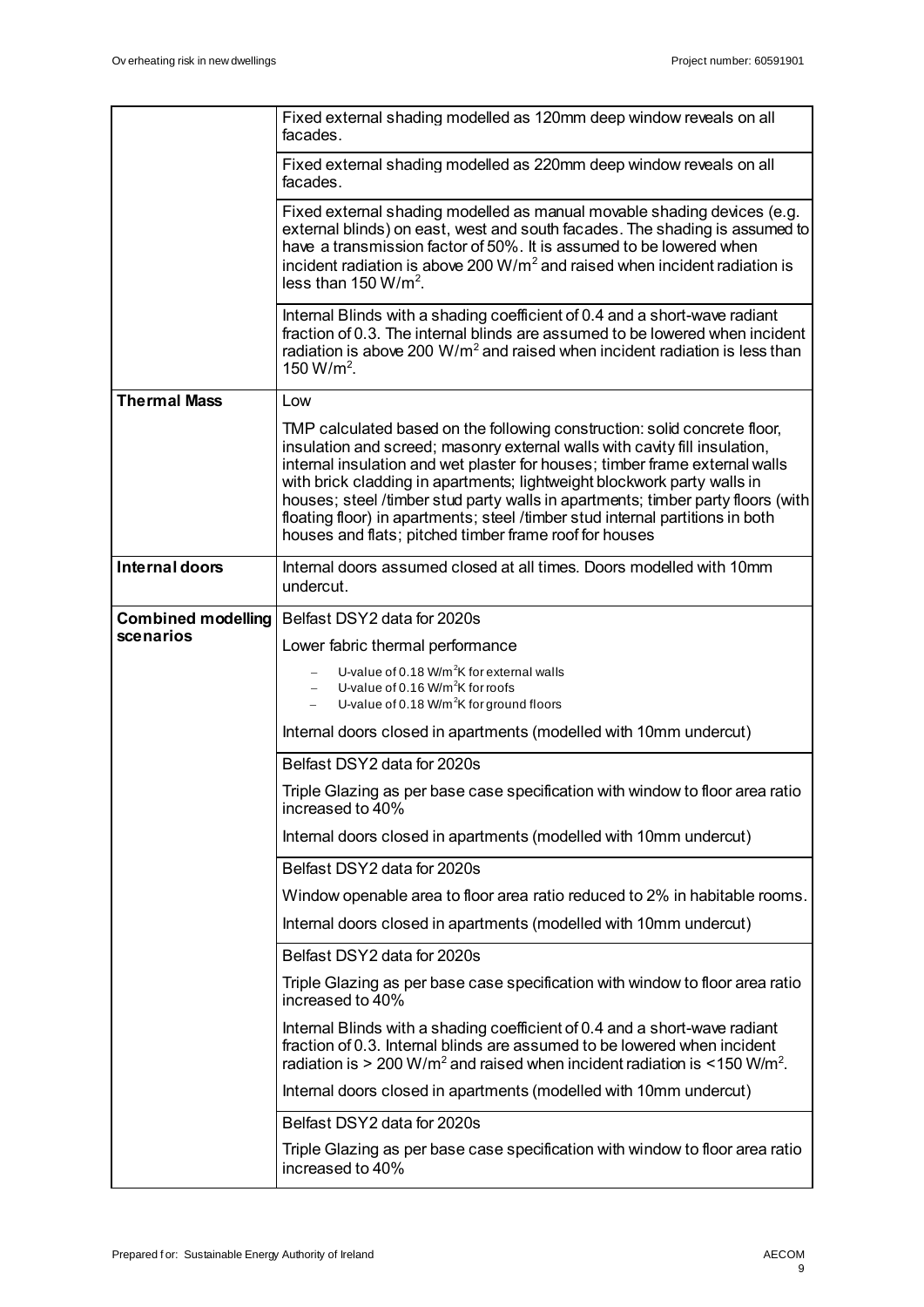|  | Fixed external shading modelled as horizontal overhangs on the south<br>$\vert$ façade (50 $^{\circ}$ altitude cut-off), and 300m vertical fins on the east and west<br>l facade. |
|--|-----------------------------------------------------------------------------------------------------------------------------------------------------------------------------------|
|  | Internal doors closed in apartments (modelled with 10mm undercut)                                                                                                                 |

## **3. Modelling results**

The modelling results for each of the scenarios described in Sectio[n 2.3](#page-6-0) are presented i[n Figure 2](#page-12-0) - [Figure 15.](#page-25-0) These show the percentage of occupied hours that exceed the threshold temperature under Criterion A and Criterion B for each room in the dwelling.

The broad trends in terms of overheating risk are summarised below.

| Category        | <b>Modelling scenario</b>                                          |                                                                   | <b>TM59 compliance</b> |                 |          |
|-----------------|--------------------------------------------------------------------|-------------------------------------------------------------------|------------------------|-----------------|----------|
|                 |                                                                    |                                                                   | <b>Bungalow</b>        | <b>Midfloor</b> | Semi-    |
|                 |                                                                    |                                                                   |                        | flat            | detached |
|                 |                                                                    |                                                                   |                        |                 | house    |
| Base case       |                                                                    |                                                                   | √                      | ✔               | √        |
| Weather data    | Belfast DSY1 2050s                                                 |                                                                   | ✔                      |                 | ✔        |
|                 | Belfast DSY2 2020s                                                 |                                                                   |                        |                 |          |
|                 | Dublin 89                                                          |                                                                   |                        |                 |          |
|                 | Manchester DSY1 2020s                                              |                                                                   | X                      | x               | X        |
| Glazing areas   |                                                                    | Double glazing, U-value 1.4 W/m <sup>2</sup> K, g-value 0.65      |                        |                 |          |
|                 | and specification   Triple glazing; 35% window to floor area ratio |                                                                   |                        |                 |          |
|                 |                                                                    | Triple glazing; 40% window to floor area ratio                    | √                      | ✔               |          |
|                 |                                                                    | Triple glazing; 40% window to floor area ratio; g-value 0.4       | √                      | ✔               | ✔        |
|                 | Roof window                                                        |                                                                   |                        |                 |          |
| Ventilation     | 3.5% window openable area to floor area ratio                      |                                                                   |                        |                 |          |
| strategy        | 2% window openable areato floor area ratio                         |                                                                   |                        | X               |          |
|                 | cMEV delivering 2.5ach in boost mode                               |                                                                   |                        |                 |          |
| Internal doors  | Internal doors closed                                              |                                                                   |                        |                 |          |
| Ceiling height  | 2.3m floor to ceiling height                                       |                                                                   |                        |                 |          |
|                 | 2.7m floor to ceiling height                                       |                                                                   |                        |                 |          |
| Orientation     | South facing living room                                           |                                                                   |                        |                 |          |
| Thermal Mass    | Low                                                                |                                                                   | ✔                      | ✔               |          |
| Internal gains  | 50% increase in internal gains                                     |                                                                   | ✔                      | ✔               | ✔        |
| Shading devices | Fixed external shading.                                            |                                                                   |                        | ✔               |          |
|                 | 120mm deep window reveals                                          |                                                                   |                        | ✔               |          |
|                 | 220mm deep window reveals                                          |                                                                   | ✔                      |                 |          |
|                 | Movable external shading                                           |                                                                   |                        |                 |          |
|                 | <b>Internal Blinds</b>                                             |                                                                   |                        |                 |          |
| Combined        |                                                                    | Lower fabric thermal performance                                  | ✔                      |                 |          |
| scenarios       | Belfast DSY2 2020s<br>Internal doorsclosed<br>in apartments        | Triple glazing; 40% window to floor area ratio                    | X                      | X               | X        |
|                 |                                                                    | 2% window openable areato floor area ratio                        | X                      | X               | X        |
|                 |                                                                    | Triple glazing; 40% window to floor area ratio<br>Internal Blinds |                        |                 |          |

#### **Table 3: Summary of modelling results**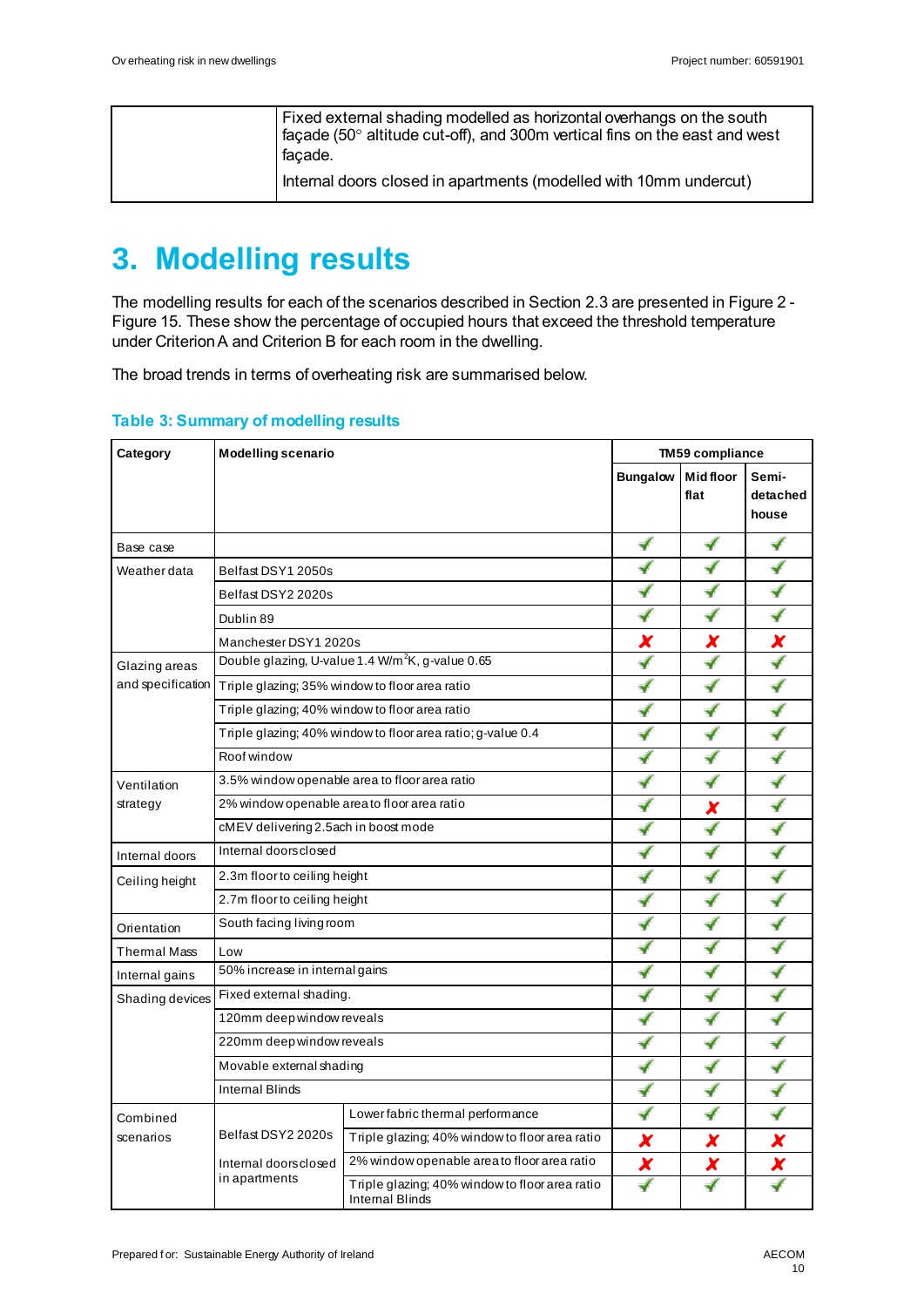| Category | Modelling scenario                                                       |                          | <b>TM59 compliance</b> |                            |  |  |
|----------|--------------------------------------------------------------------------|--------------------------|------------------------|----------------------------|--|--|
|          |                                                                          | <b>Bungalow</b> Midfloor | flat                   | Semi-<br>detached<br>house |  |  |
|          | Triple glazing; 40% window to floor area ratio<br>Fixed external shading |                          |                        |                            |  |  |

**Base case scenario:**All base case dwelling typologies comply with both Criterion A and B when modelled with the Belfast DSY1 file for the 2020s. It is however worth highlighting that the choice of weather file is a key consideration as indicated by the relative increase in overheating hours using the historic Dublin 89 weather data (se[e Figure 2](#page-12-0))

**Weather data:** The dwellings have been modelled with Belfast weather data for the 2020s and 2050s, historic weather data for Dublin and 2020s weather data for Manchester. The Belfast 2020s weather data includes both DSY1 and DSY2 weather data for 2020s; the former represents a moderately warm summer while DSY2 has a short intense warm period.

For criterion A, the dwellings have a marginally higher number of overheating hours relative to the base-case when modelled with the Belfast DSY1 weather data for 2050s. The overheating hours are even higher when modelled with Belfast DSY2 weather data for the 2020s. With the Dublin 89 weather data, which represents a historically warmer than average summer, the overheating hours are broadly comparable to the Belfast DSY2 weather data for the 2020s (though vary by room and dwelling type), with one of the west facing bedrooms in the semi-detached house just under the 3% compliance threshold. When modelled with DSY1 2020s weather data for Manchester, which is roughly the same latitude as Dublin, the overheating hours in at least one of the rooms in each for the dwelling typologies are in excess of the compliance limit for Criterion A.

For criterion B, the overheating hours are well below the compliance threshold in all instances. The broad trend in terms of the frequency of overheating hours is similar as for criterion A.

**Glazing areas and specification:**As would be expected the overheating risk goes up as glazing area (and therefore solar gains) increases when assessing compliance under criterion A though this is counteracted by lower g-values. Increasing the window to floor area ratio to 40% with a g-value of 0.4 does not substantially add to the overheating risk relative to the base case. It is however worth noting that an overheating risk mitigation strategy based on lower g-value glazing comes at the expenses of reduced winter gains.

The addition of roof window does not appear to make a significant impact on the results. There is inevitably a trade-off between additional solar gains versus the cooling effect due to increased ventilation rates.

Criterion B results, which reflect night time overheating risk in bedrooms, are largely unaffected by changes to glazing areas and g-values. This would hold true for dwellings where heat build is minimised through effective ventilation during the day and in the late evenings.

**Ventilation strategy:** There are two main parameters that affect overheating risk in the context of ventilation strategies in dwellings.

- Window openable area, with overheating risk going up significantly when window openable area to floor area ratio is reduced to 2%. Notably the mid-floor flat does not comply with the compliance threshold for criterion A, and is just under the threshold for criterion B
- Ability to cross-ventilate, thereby indicating that single-sided flats may be more at risk than say other dwelling types.

The broad trends for the different ventilation scenarios are similar for both criterion A and B.

**Design features:** This includes design features such as dwelling volume, orientation and thermal mass. Dwelling volume has a minimal impact relative to the base case. South orientation works more favourably than west orientation, which is also more challenging to shade because of the low angle sun. Switching from medium to low thermal mass marginally increases the overheating risk though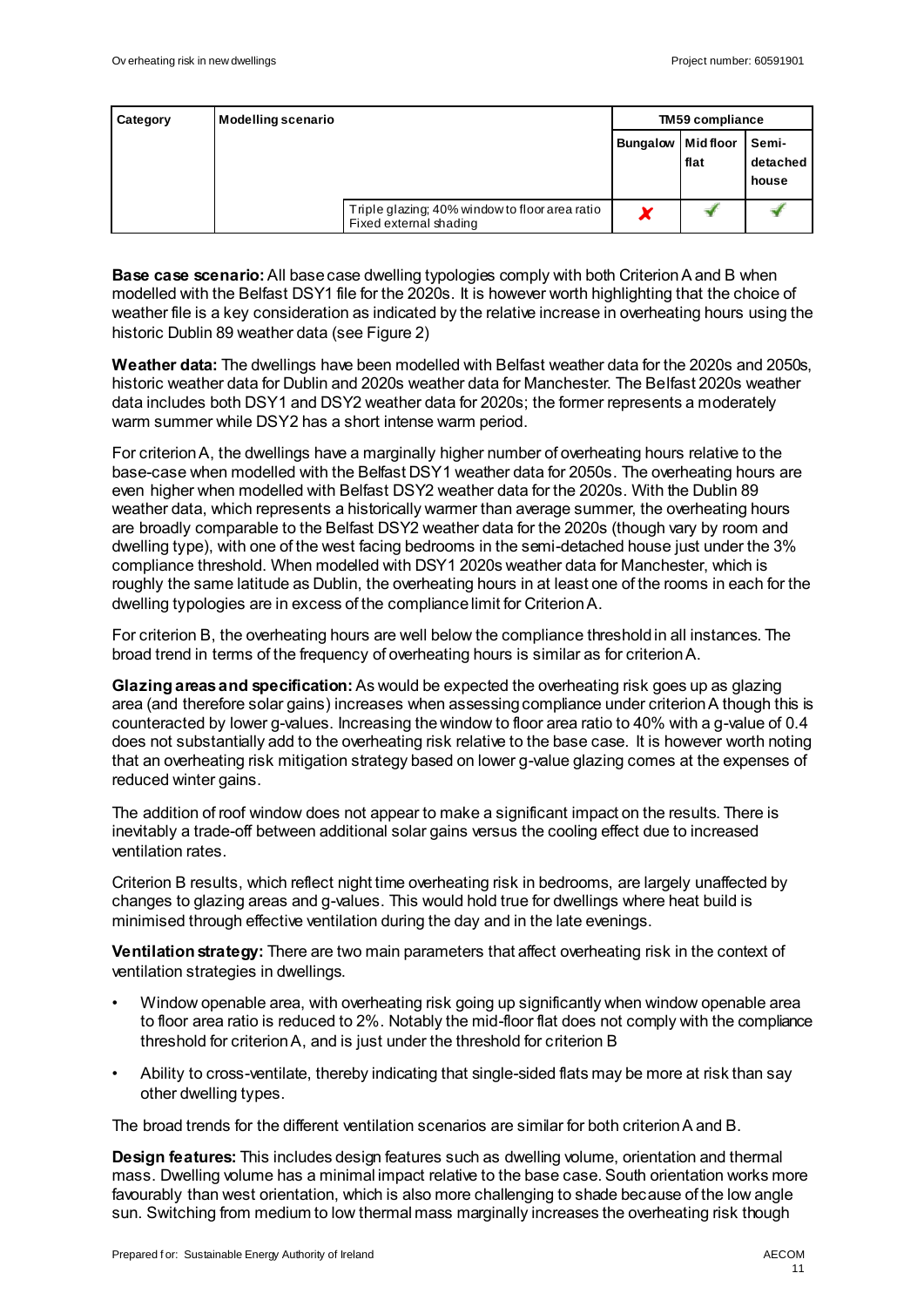this is well below the compliance threshold. Again, the broad trends are similar for both criterion A and B.

**Internal gains:** Increasing the internal gains by 50% does not have a significant impact on overheating risk.

**Shading devices:** Shading devices where appropriately designed for the window orientation considerably reduce the risk of overheating under criterion A (as is also demonstrated by the combined scenarios discussed below). Window reveals have a positive impact, although small, for south, east and west facing windows. Fixed external shading works well on south façade but may be problematic for wide areas of west facing glazing. Repeating fixed vertical fins will perform better for west facing windows. Such fixed shading will however obstruct external views and impact daylighting levels throughout the year and may therefore be less desirable for domestic buildings. Movable external shading performs the best, though both this and internal blinds are reliant on occupants using them optimally.

Criterion B results are largely unaffected by the presence of shading devices. As with glazed areas, this would hold true for dwellings where heat build is minimised through effective ventilation during the day and in the late evenings.

**Combined parameters:** The cumulative impact of parameters that either increase solar gains (such as larger glazed areas) and/or reduce ventilation rates (such as reduced openable window areas and single-sided ventilation) combined with warmer summers significantly increases the overheating risk, well in excess of the compliance thresholds for both criterion A and B. All three dwellings fails to meet criterion A where modelled with Belfast DSY2 weather data for 2020s, single sided ventilation in the flat, and window openable area to floor area ratio of 2%. In the mid floor flat, the overheating hours exceed the compliance threshold by as much as four times. The flat also exceeds the compliance threshold for criterion B by nearly three times.

All three dwellings also fail to meet criterion A where modelled with Belfast DSY2 weather data for 2020s, single sided ventilation in the flat, and 40% window to floor area ratio. Suitably designed internal or external shading can bring the overheating risk down to an acceptable level.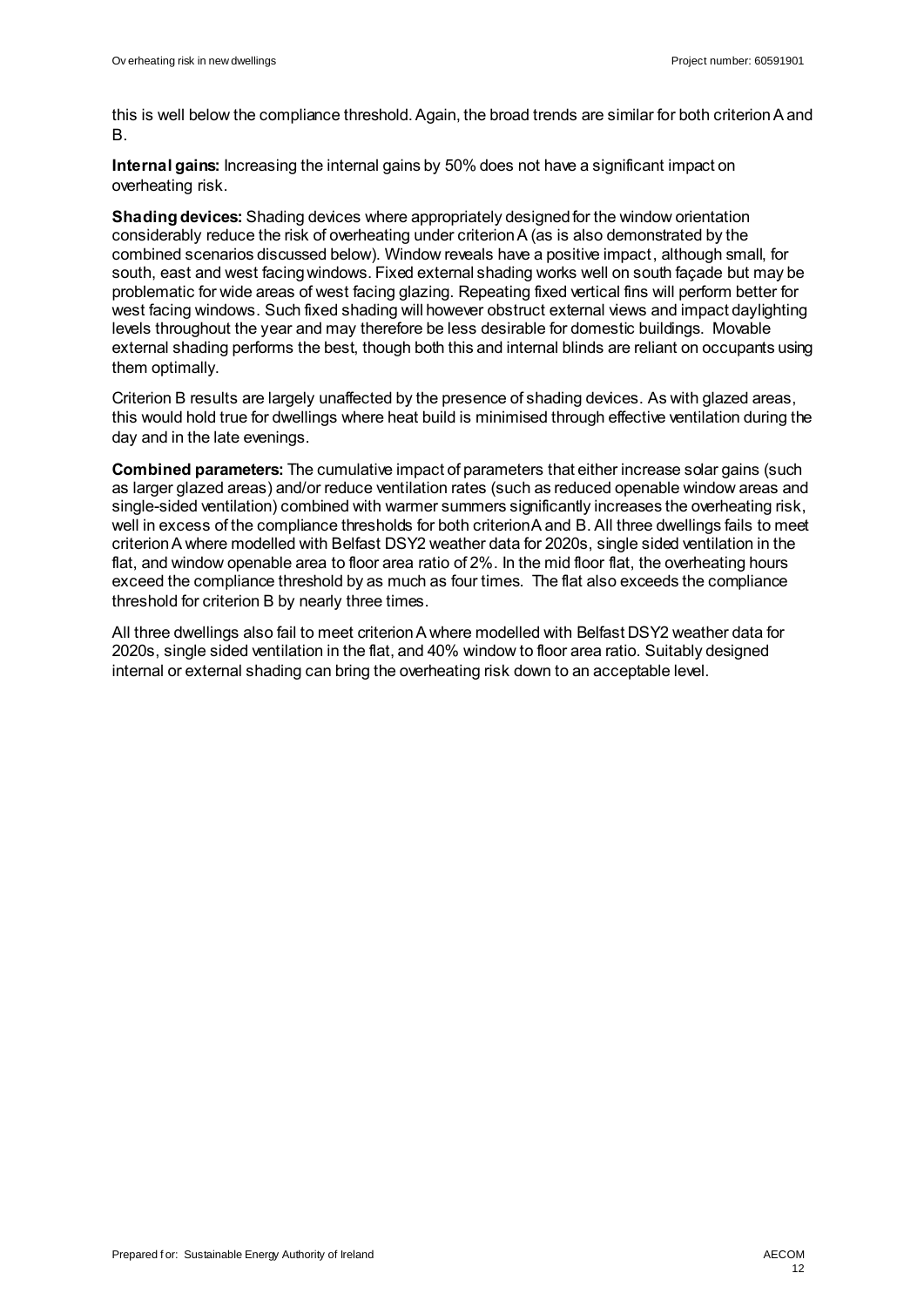<span id="page-12-0"></span>

#### **Figure 2: Percentage overheating hours – Criterion A – Weather data**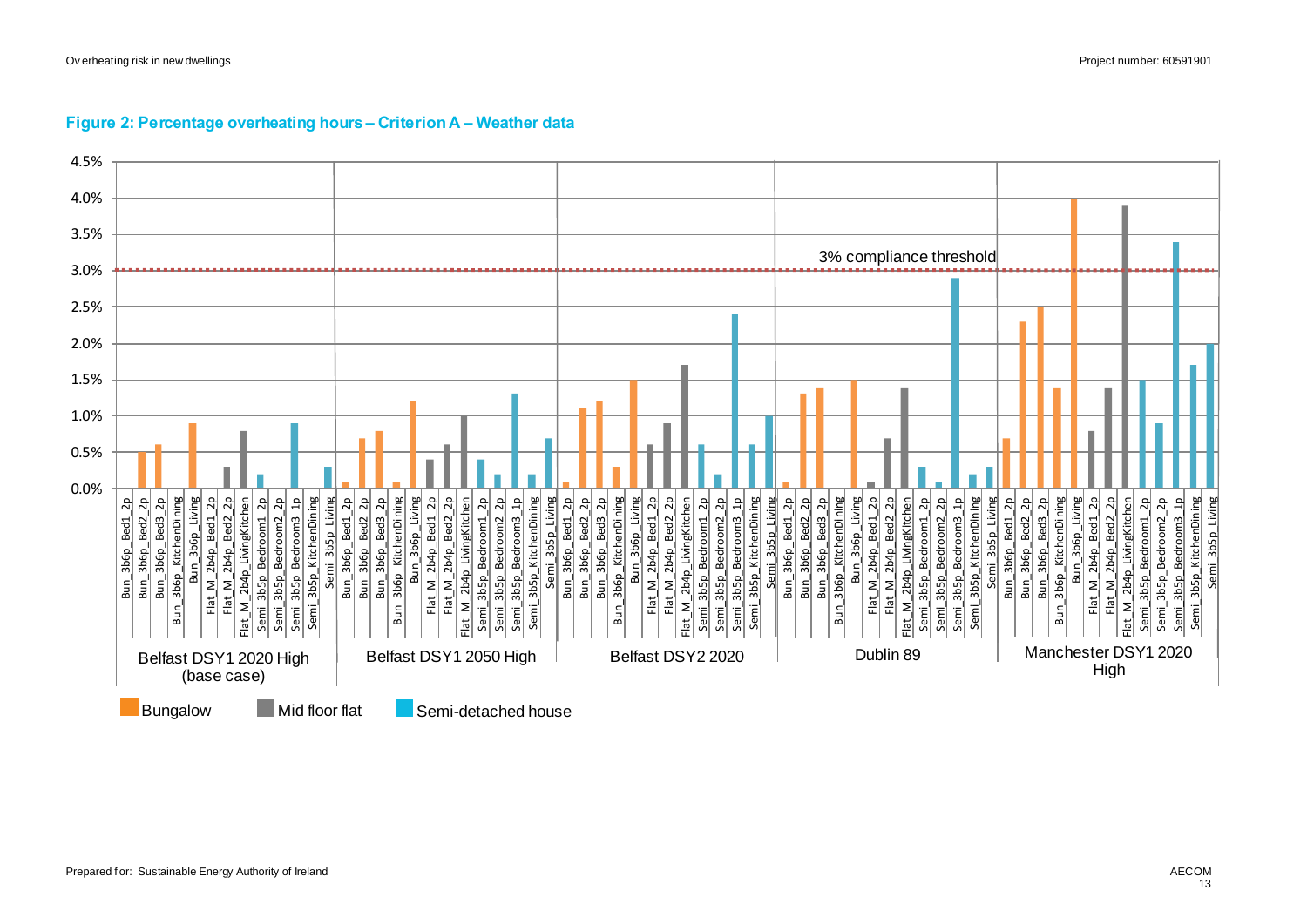#### Ov erheating risk in new dwellings Project number: 60591901



#### **Figure 3: Percentage overheating hours – Criterion B – Weather data**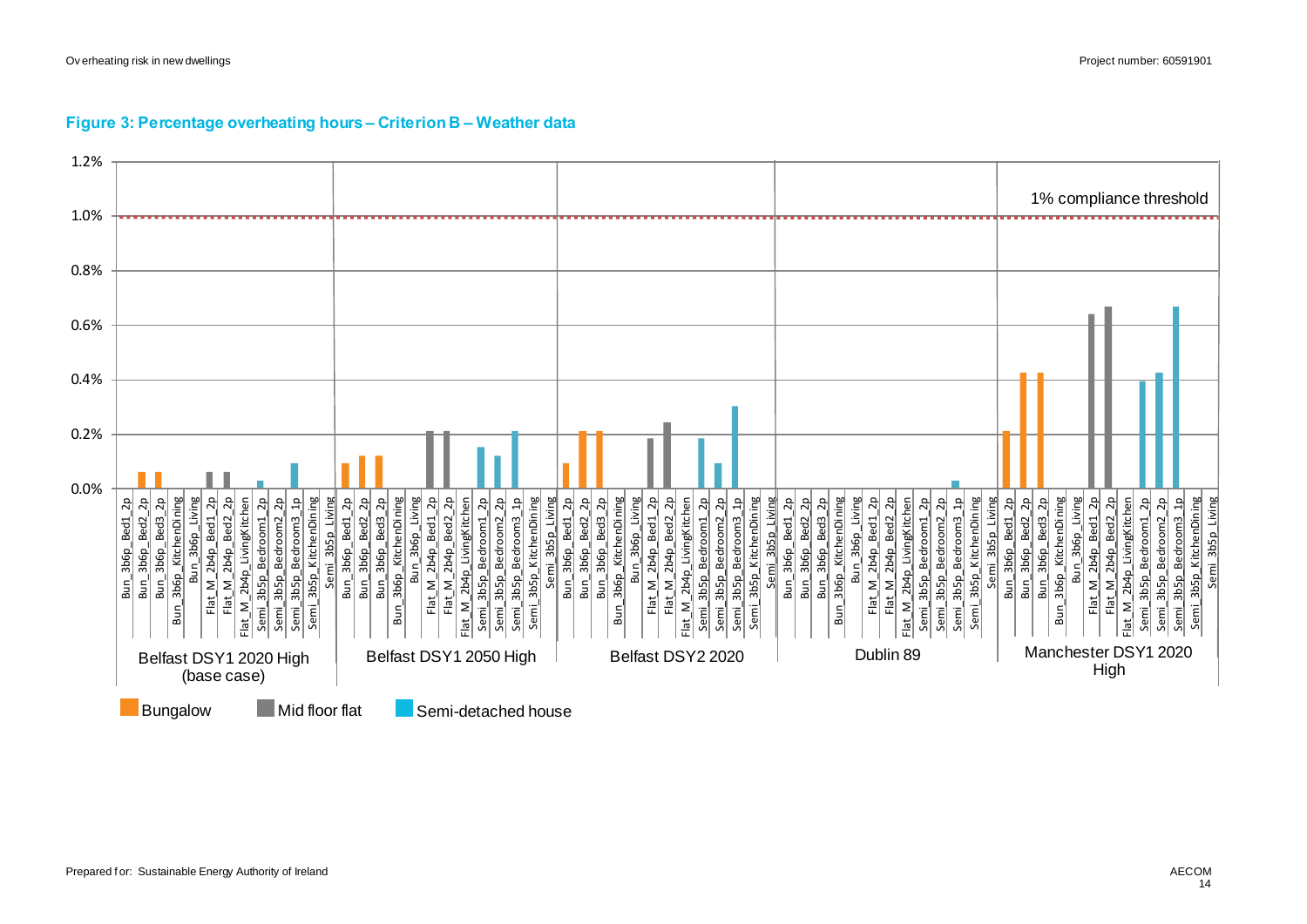

#### **Figure 4: Percentage overheating hours – Criterion A – Glazing areas and specification**

Bungalow Mid floor flat Semi-detached house

Prepared for: Sustainable Energy Authority of Ireland AECOM And the state of the state of Ireland AECOM AECOM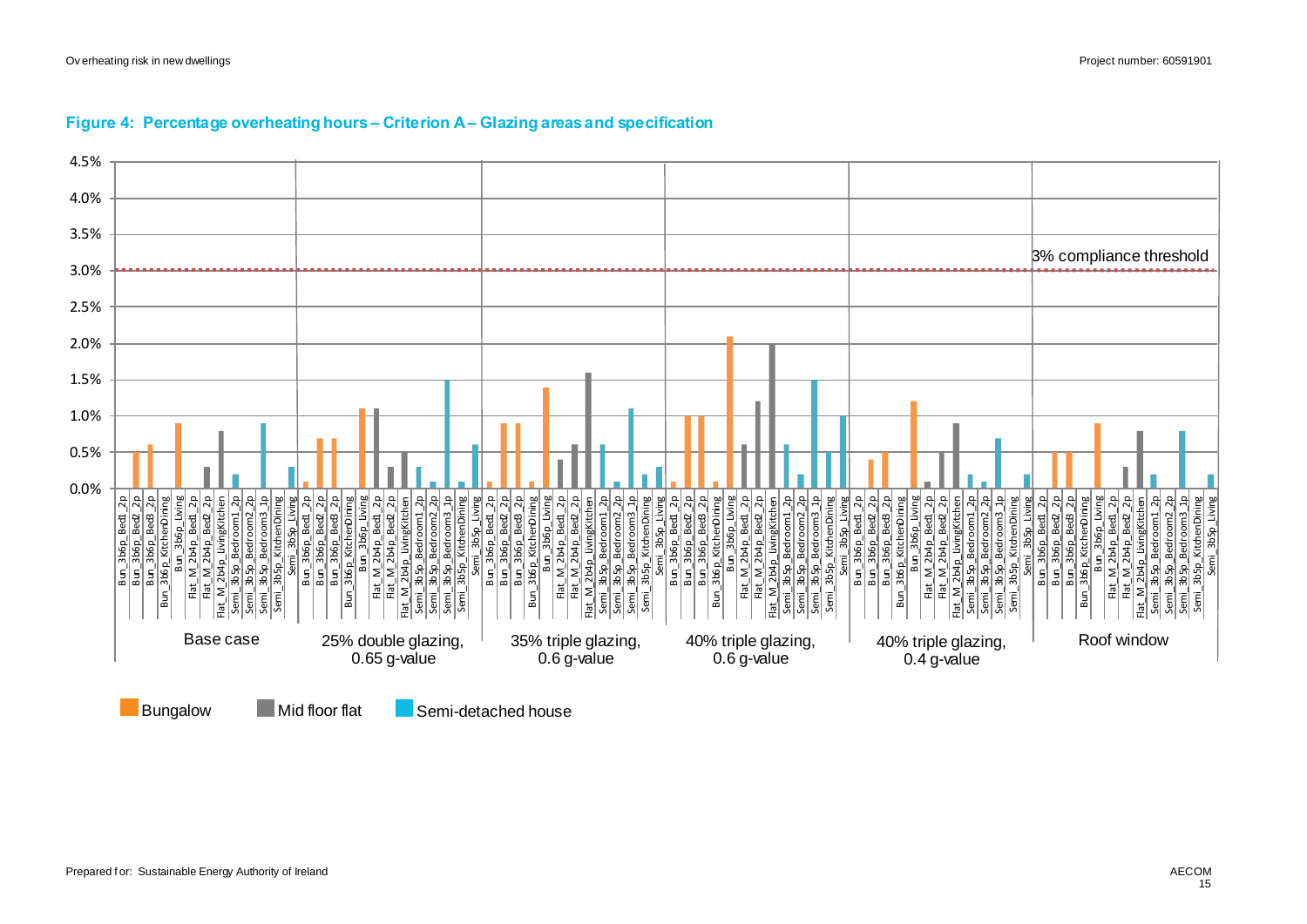

#### **Figure 5: Percentage overheating hours – Criterion B – Glazing areas and specification**



Bungalow Mid floor flat Semi-detached house

Prepared for: Sustainable Energy Authority of Ireland AECOM And the state of the state of Ireland AECOM AECOM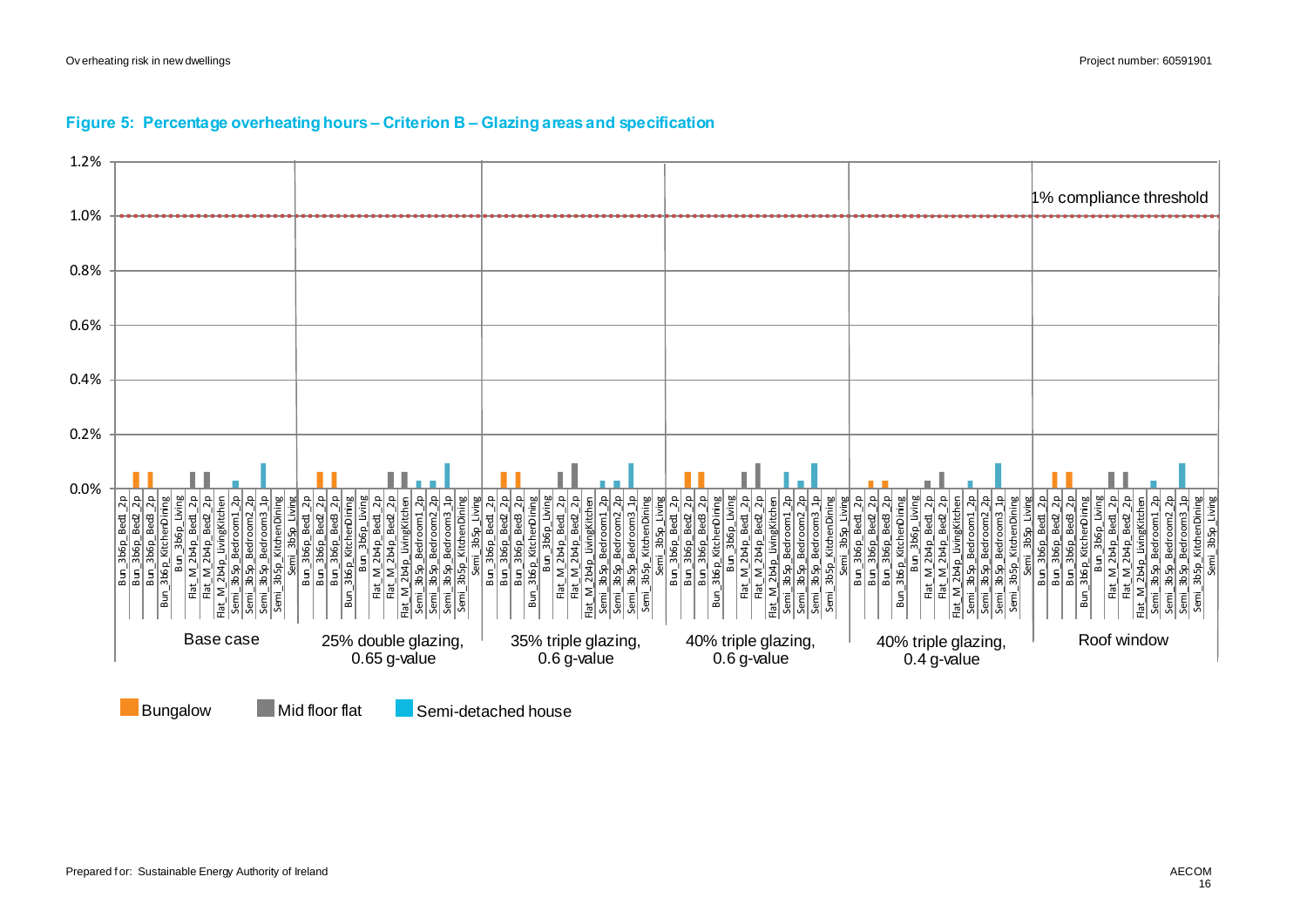

#### **Figure 6: Percentage overheating hours – Criterion A –Ventilation strategy**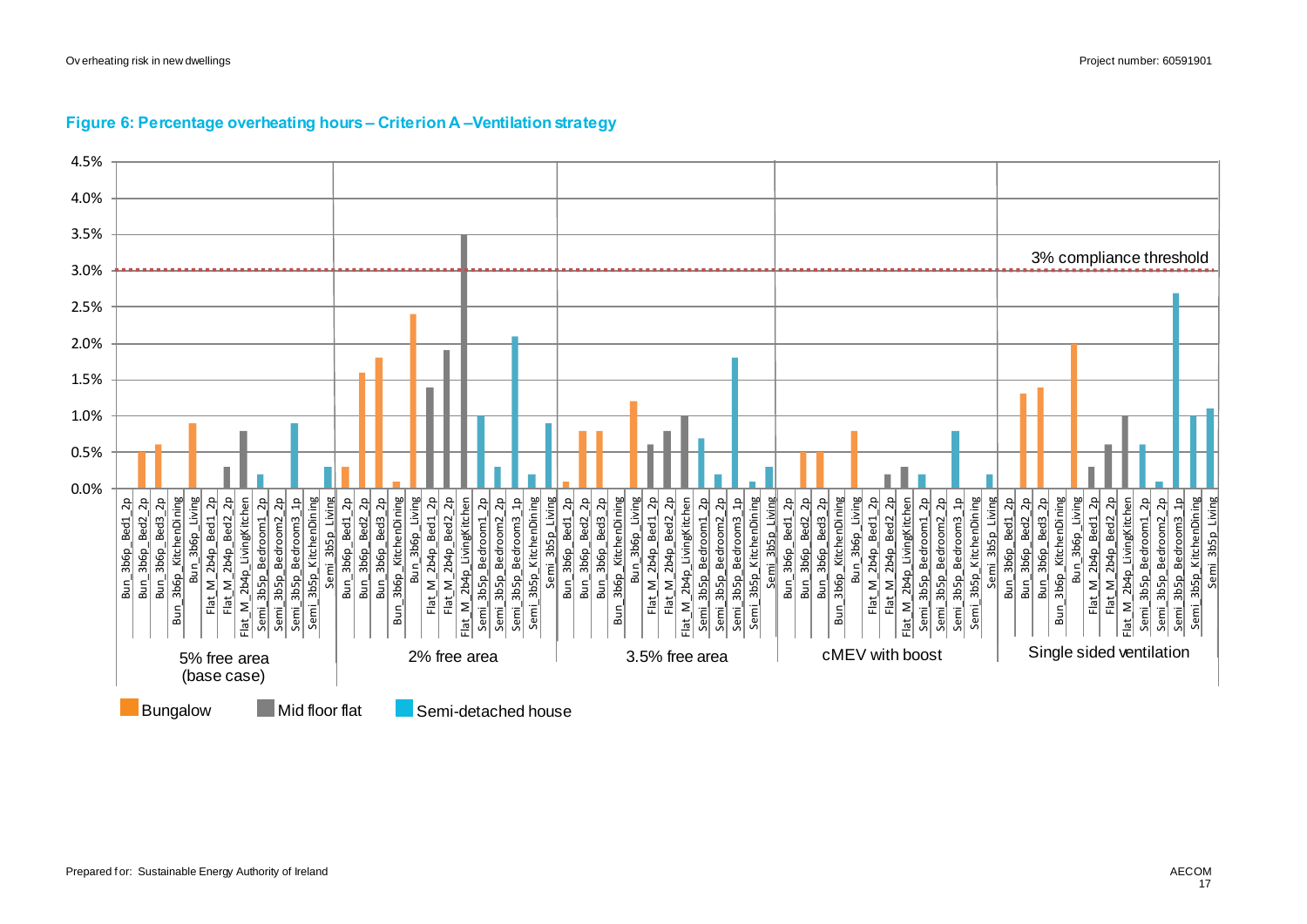#### **Figure 7: Percentage overheating hours – Criterion B –Ventilation strategy**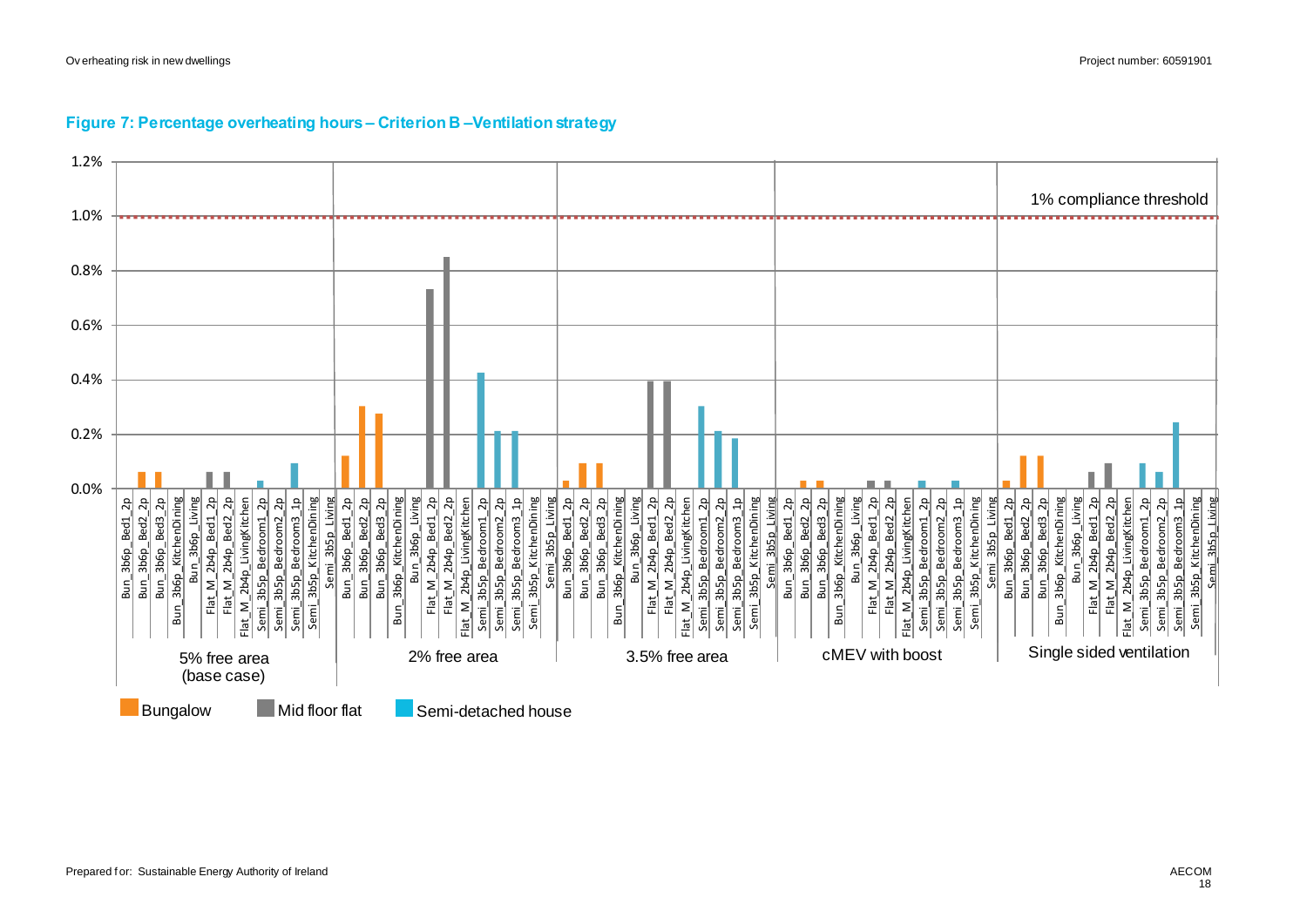

#### **Figure 8: Percentage overheating hours – Criterion A – Design features**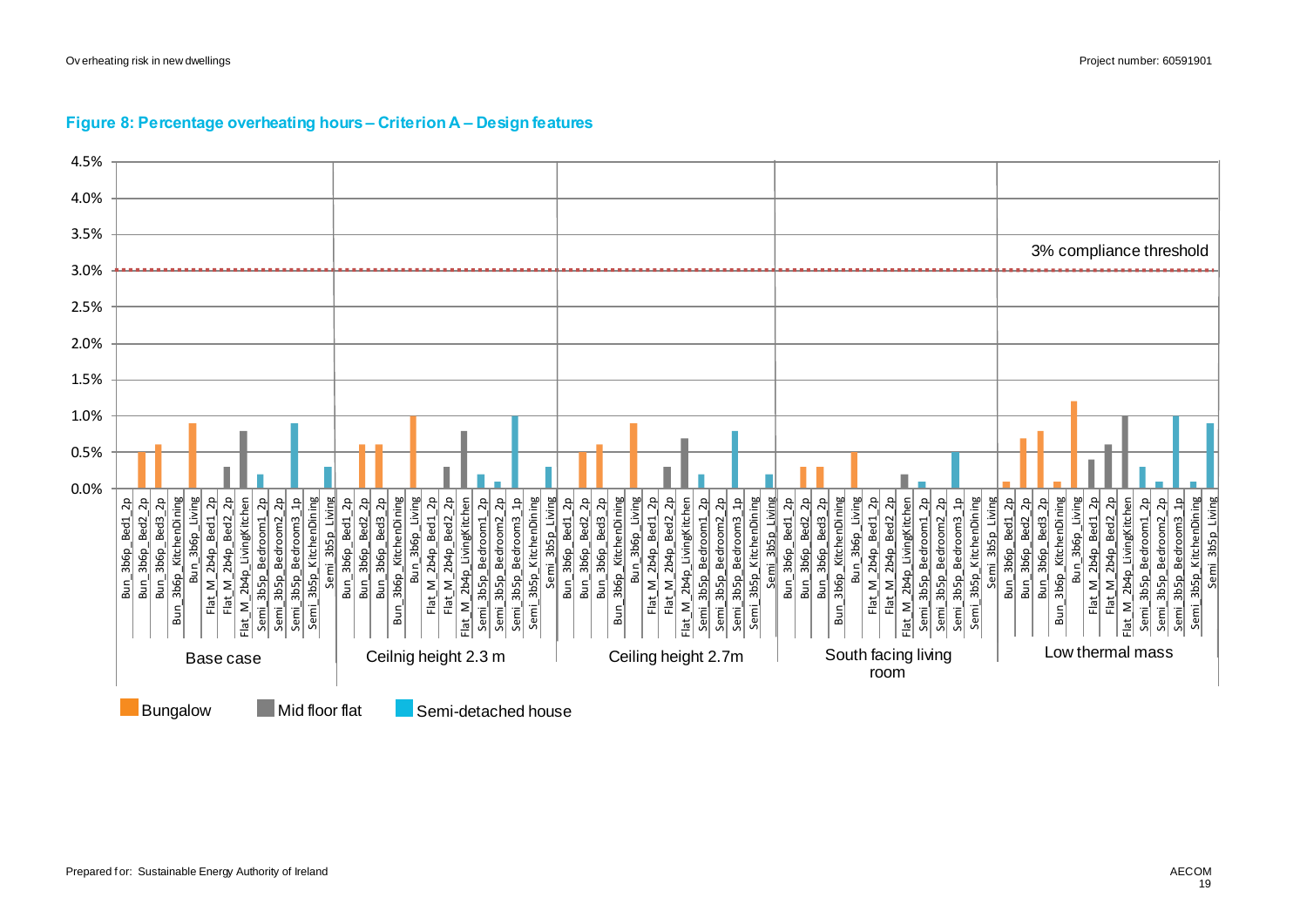#### **Figure 9: Percentage overheating hours – Criterion B – Design features**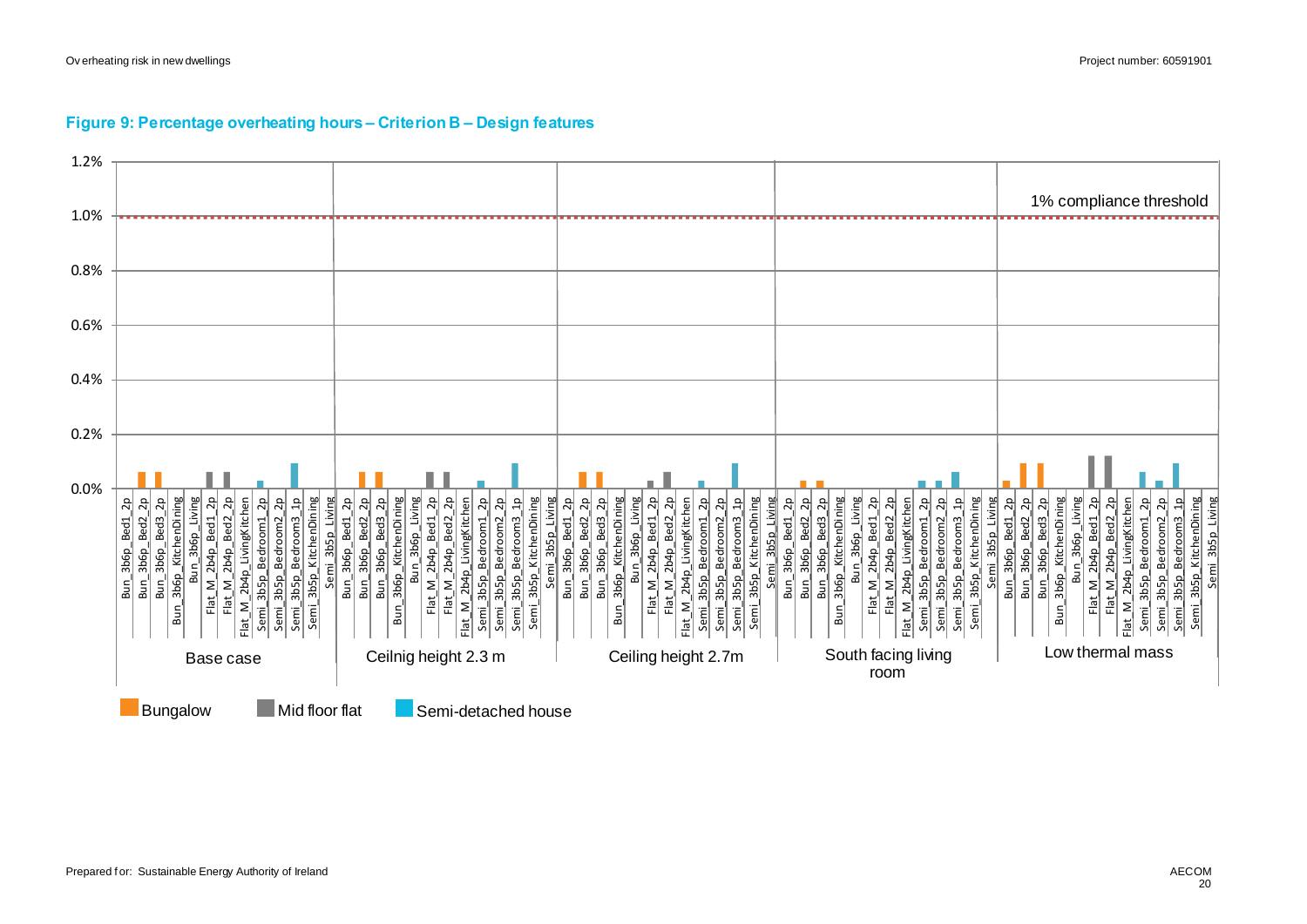

#### **Figure 10: Percentage overheating hours – Criterion A –Internal gains**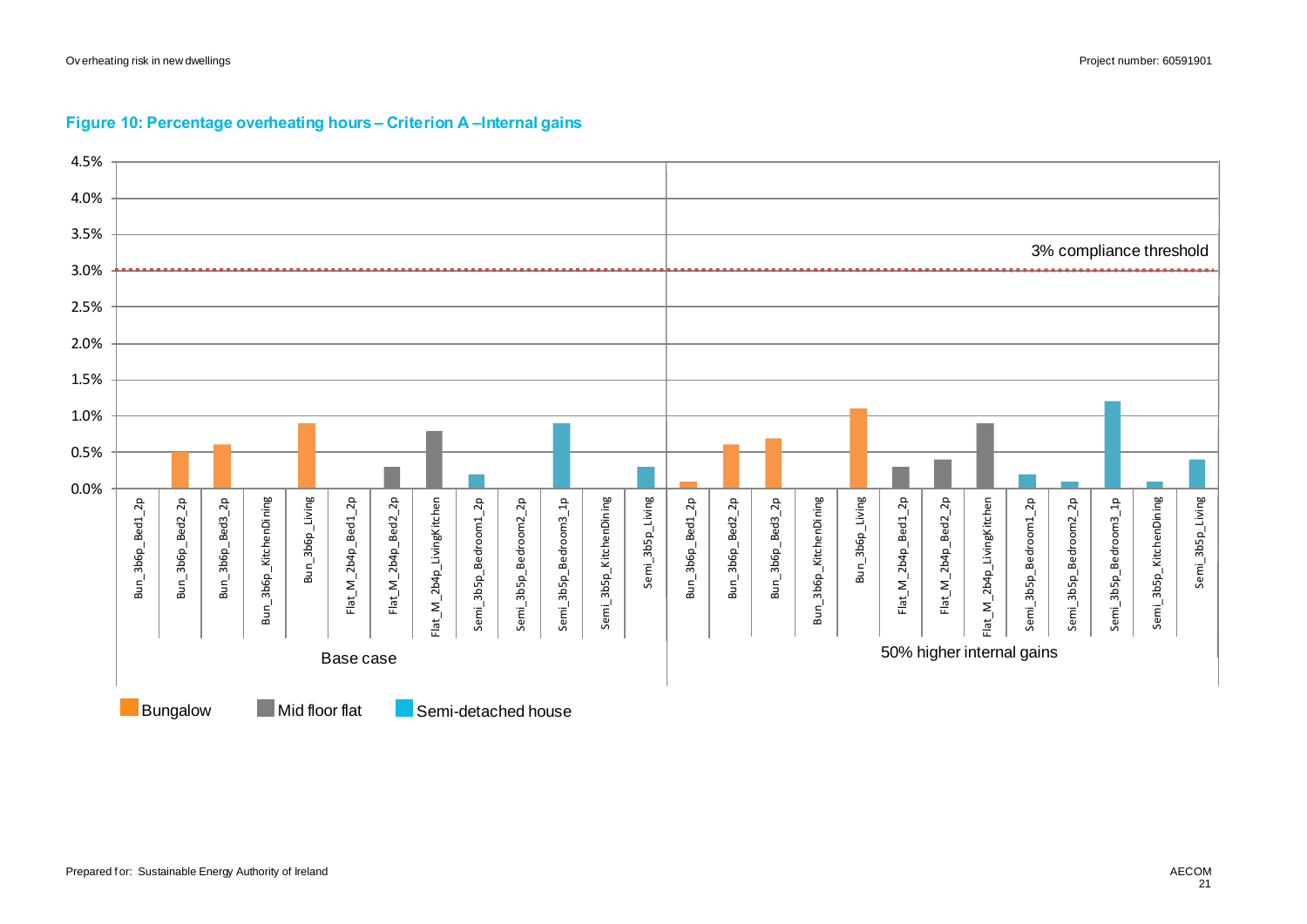

#### **Figure 11: Percentage overheating hours – Criterion B –Internal gains**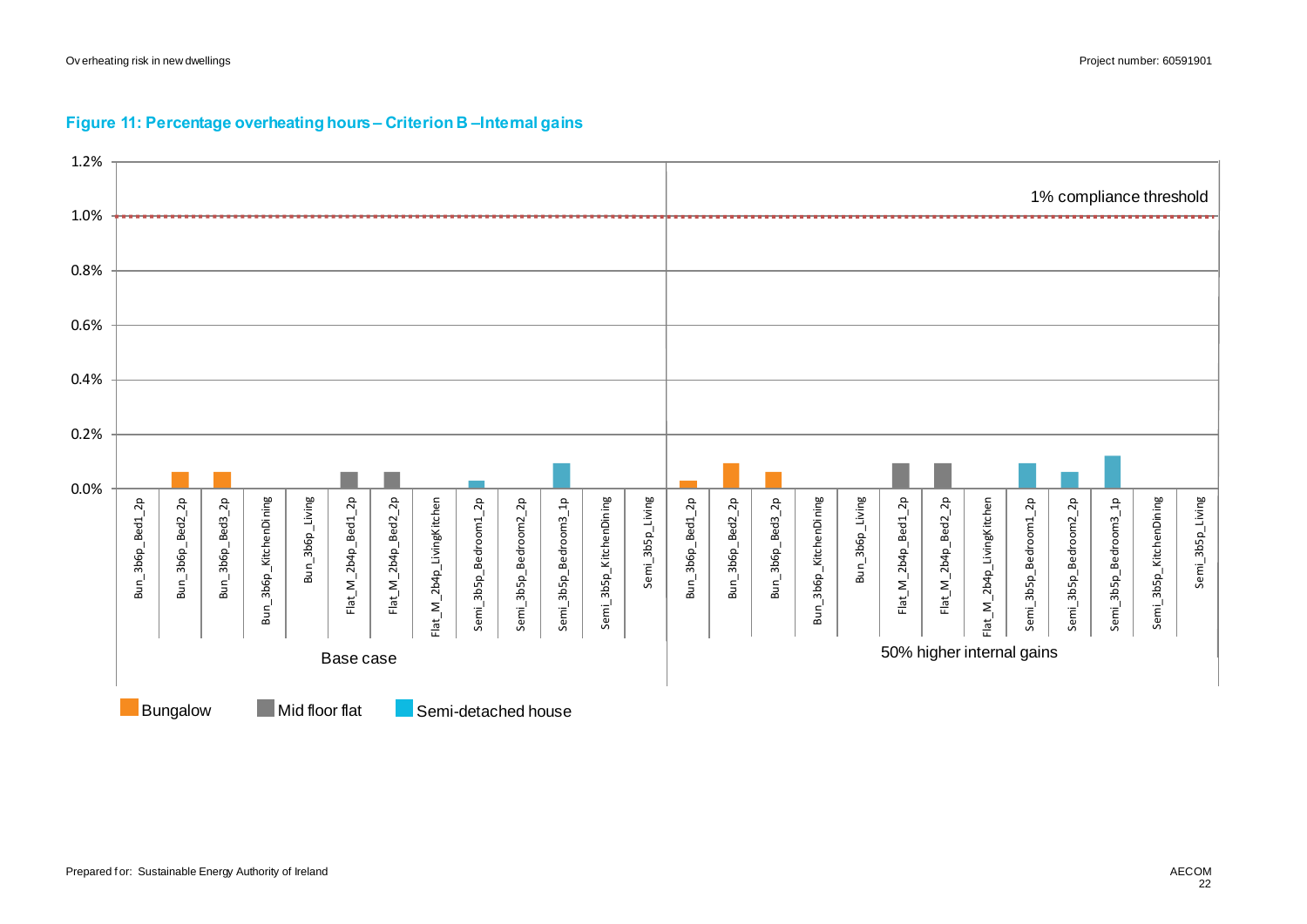

#### **Figure 12: Percentage overheating hours – Criterion A – Shading devices**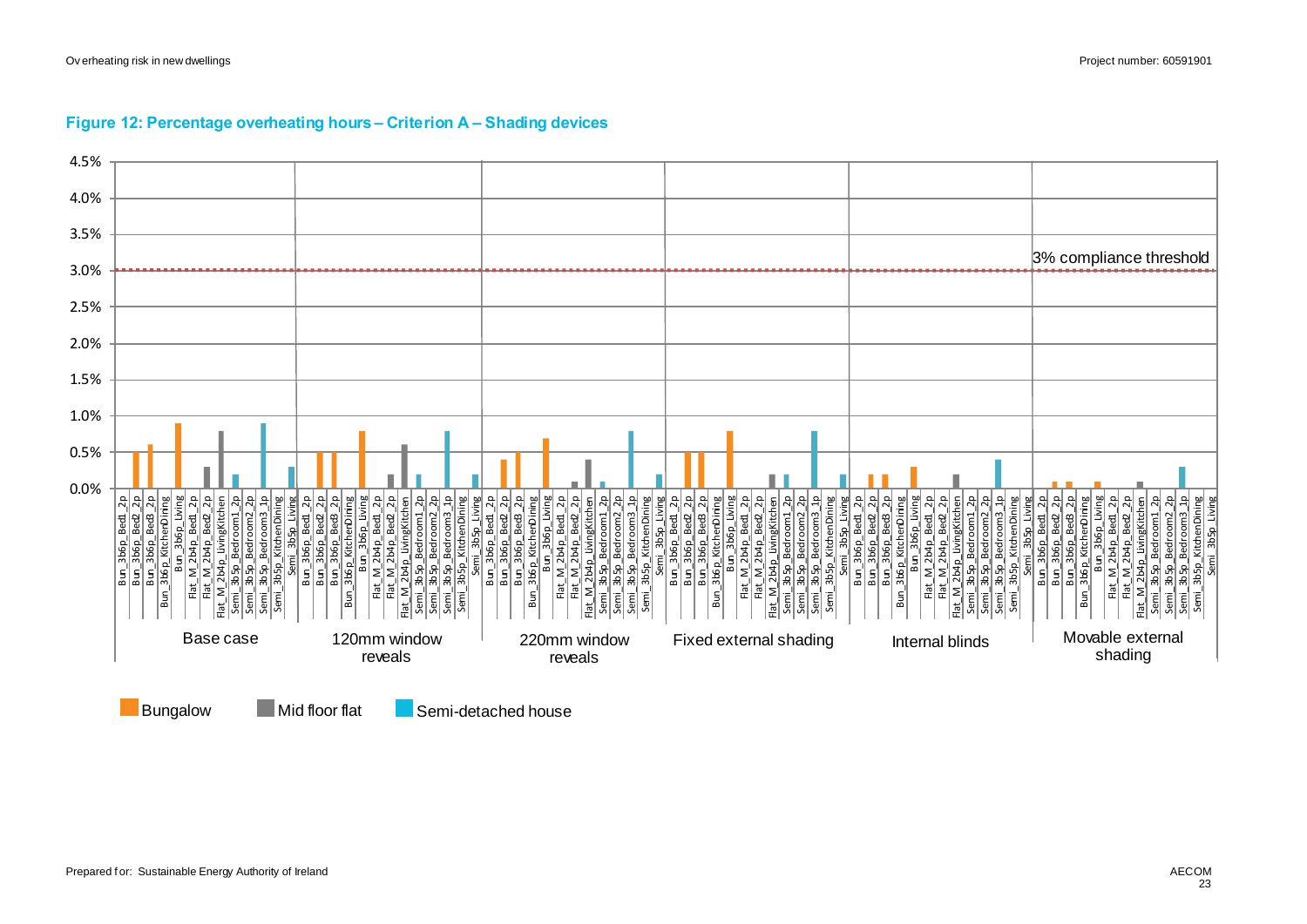

#### **Figure 13: Percentage overheating hours – Criterion B – Shading devices**

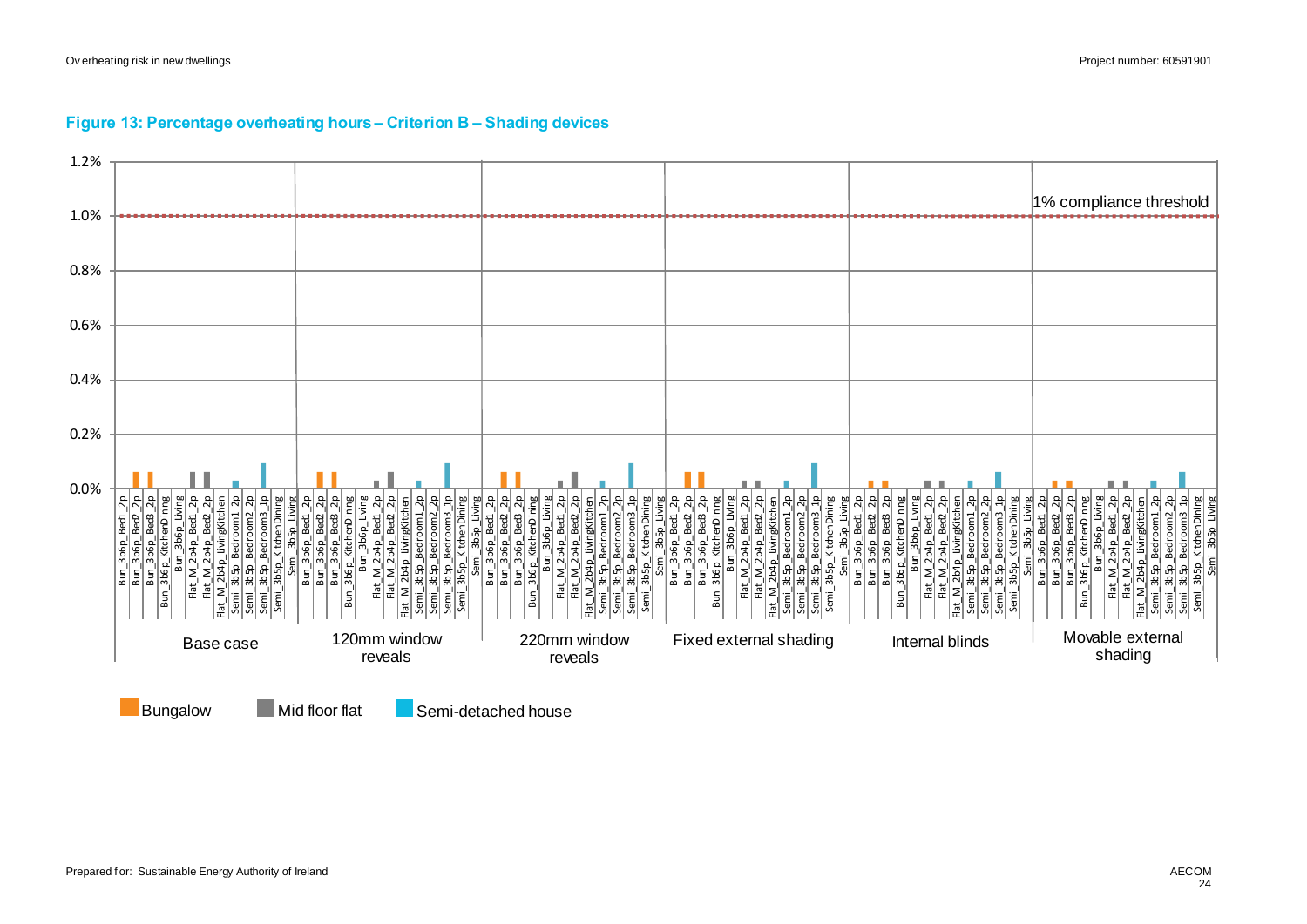

#### **Figure 14: Percentage overheating hours – Criterion A –Combined scenarios**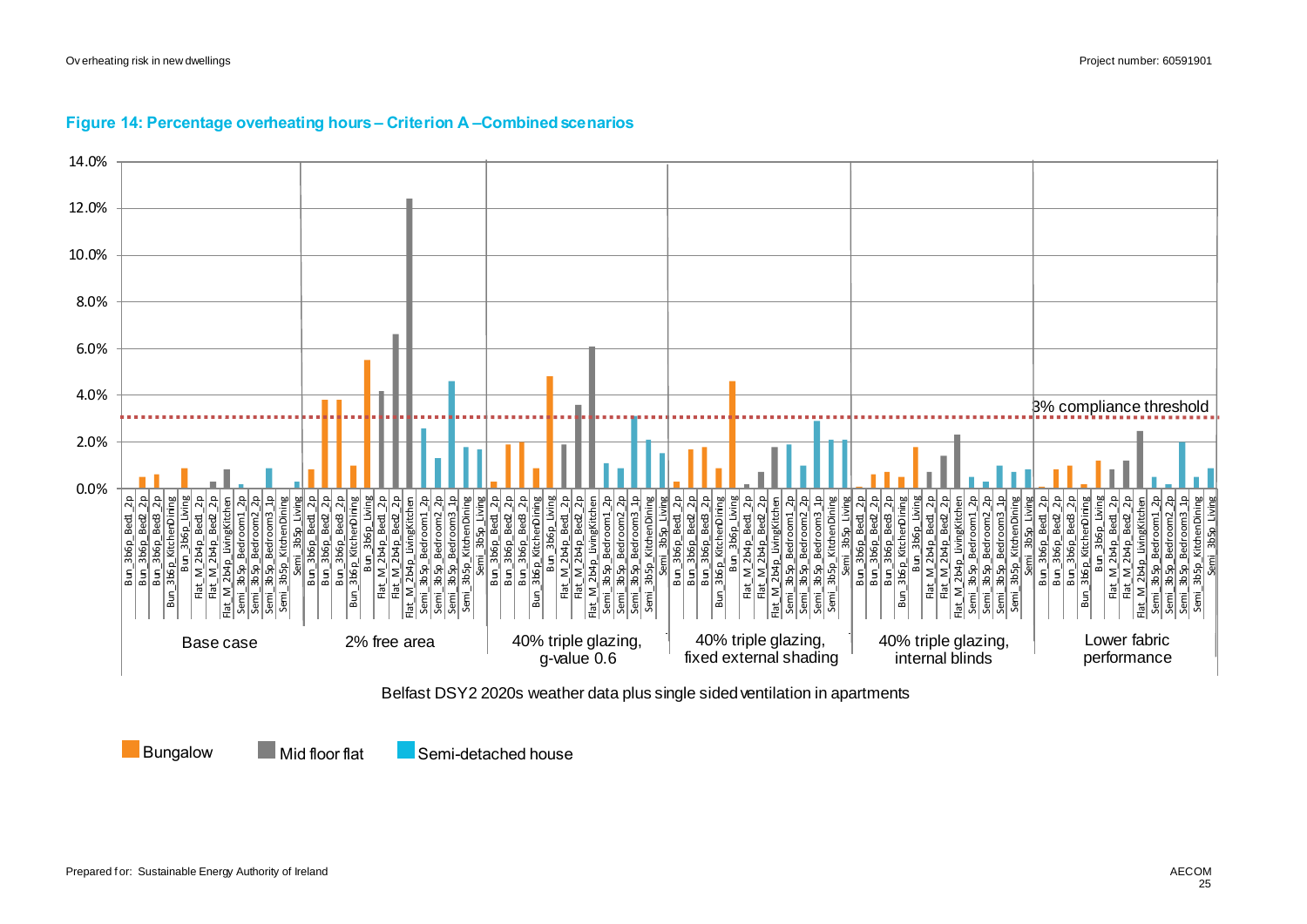

#### **Figure 15: Percentage overheating hours – Criterion B – Combined scenarios**

<span id="page-25-0"></span>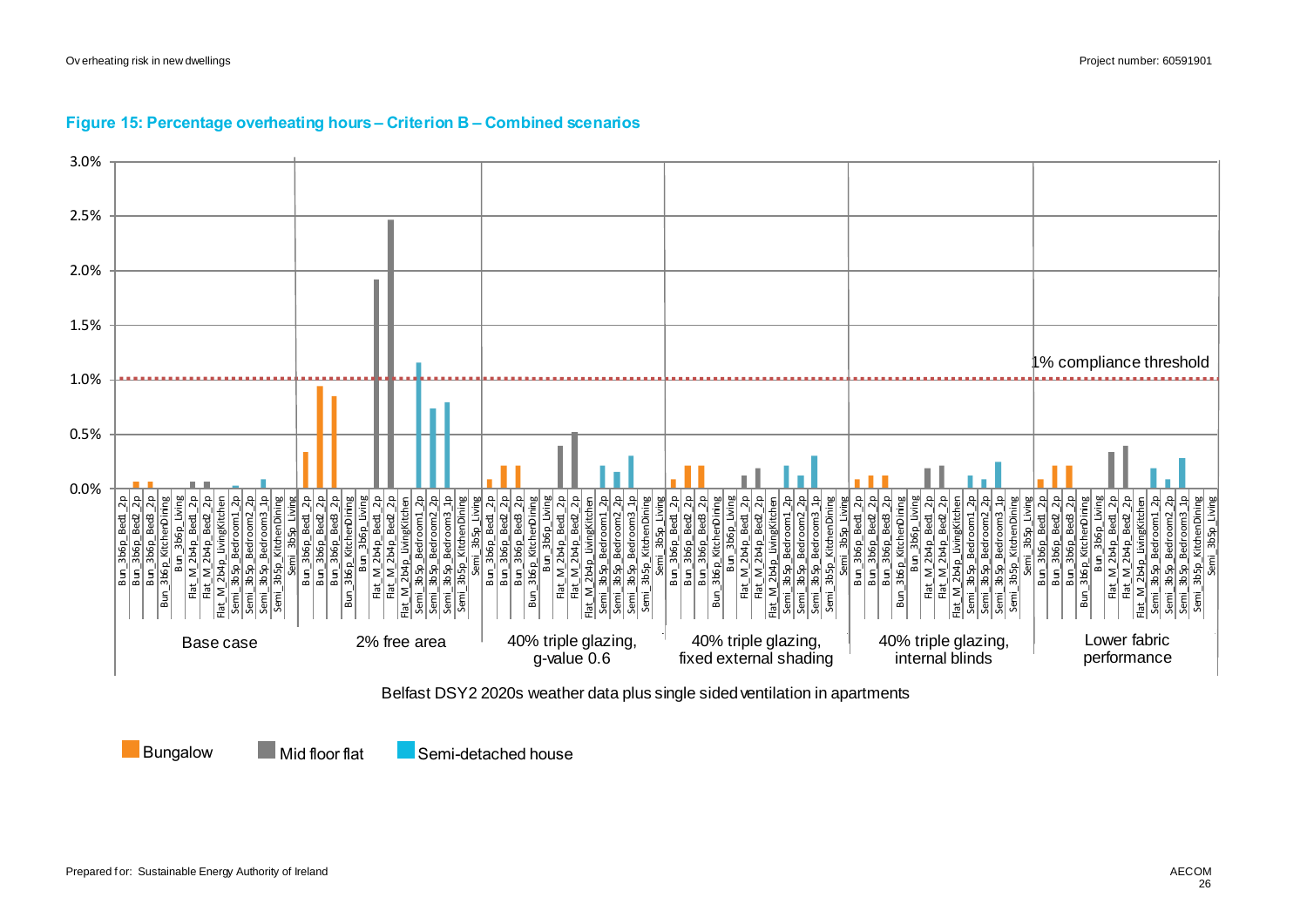## **4. Review of overheating risk assessment methodology in Part L, England**

The Standard Assessment Procedure (SAP) is the UK methodology for calculating the energy performance of dwellings to demonstrate compliance with Part L of the Building Regulations. The current version is SAP 2012. Appendix P in SAP 2012 provides a method for assessing the tendency of a dwelling to have high internal temperatures in summer. While this assessment is not integral to the energy and/or  $CO<sub>2</sub>$  rating calculated for dwellings as part of the SAP methodology, Part L of the Building Regulations require that dwellings should not have "high" likelihood of high internal temperatures during hot weather to demonstrate compliance with Criterion 3 (Limiting the effects of heat gains in summer).

The procedure set out in SAP 2012 Appendix P is the same as in DEA[P. Figure 16](#page-27-0) below provides an overview of the SAP 2012 methodology and the key design and locational factors that are taken into consideration to assess the tendency of a dwelling to overheat.

The Building Research Establishment (BRE) published the SAP 10 version in 2018, which is intended to supersede SAP 2012. It is worth noting that SAP10 is not yet being used for any official purpose and is meant for information only at this stage. Some refinements have been incorporated to the assessment of summer internal temperatures in this version, which may also be relevant to DEAP. They are intended to better capture any dwelling or site-specific constraints that may impact on the likelihood of higher internal temperatures as well as make some allowance for user behaviour aspects. The changes to Appendix P in SAP 10 include:

• Specific questions around noise and security risk that may impact on the ability to open windows for extended period of time.

Where the dwelling is in close proximity (<20m) and line of sight of a source of noise (such as a main road, railway, industrial site or within 6km of an airport), then this is assumed to prevent occupants from opening windows for extended period of time. Again, where any window or door is classed as 'easily-accessible' as per Approved Document Q of the Building Regulations, it cannot be left open unattended unless fitted with certified secure night time ventilation. In such instances, effective air change rate for calculating overheating risk is to be based on trickle vents only (unless mechanical ventilation is present)

- Reduced air change rates where windows assumed to be fully open (the reduced values are the same as currently for windows open half the time as per Table P1 of SAP 2012 and DEAP)
- Blinds or curtains are assumed closed 75% of the time during daylight hours (as opposed to 100% of the time currently in SAP 2012 and DEAP)
- Revisions to shading factors for blinds, curtain and external shutters (Table P3 in SAP 2012, Table P4 in DEAP)

These changes provide better guidance and accountability for assumptions made around window openings and effective air change rates. It is however worth highlighting, that both DEAP and SAP are intended to be simplistic models and therefore have some key limitations in terms of predicting the frequency and intensity of overheating risk in dwellings.

- SAP and DEAP is a whole dwelling model that assesses the risk of high internal temperatures using monthly mean external temperatures (for June, July and August) and therefore does not capture the risk of overheating by room or time of the day (such as in bedrooms at night). In addition, the use of monthly average weather data cannot deliver the same accuracy as hourly data, which is an inevitable trade-off of the simplification process.
- The assessment is based on current weather data and does not take into account the impact of future climate change.
- The assumptions on effective air change rates do not take into account the window openable areas, both for the baseline assessment and as a mitigation measure. Dynamic thermal simulation modelling results discussed in the preceding section have highlighted that this is a key variable affecting overheating risk along with net solar gains.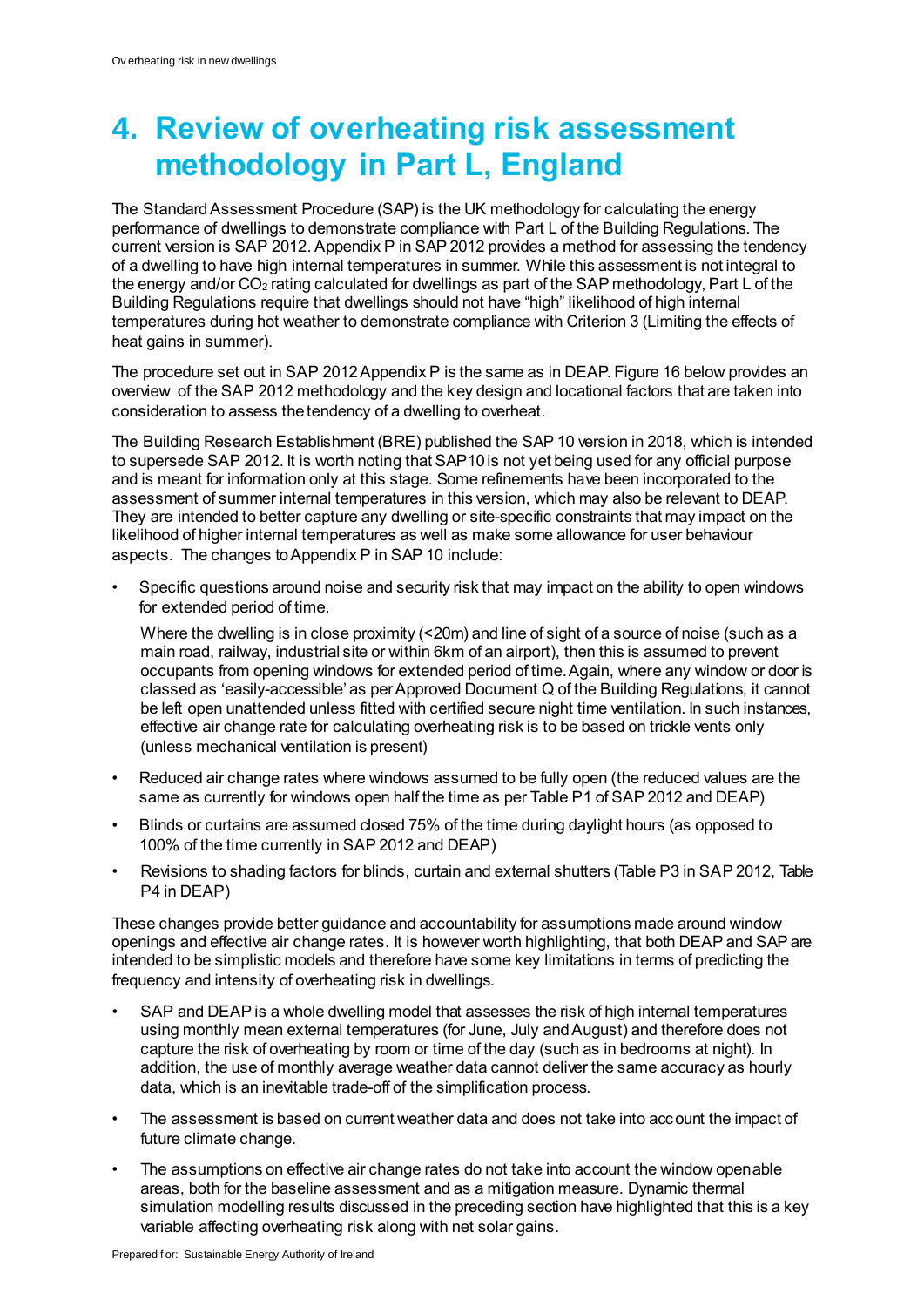#### **Figure 16: SAP 2012 methodology for assessing likelihood of high internal temperature during summer**

<span id="page-27-0"></span>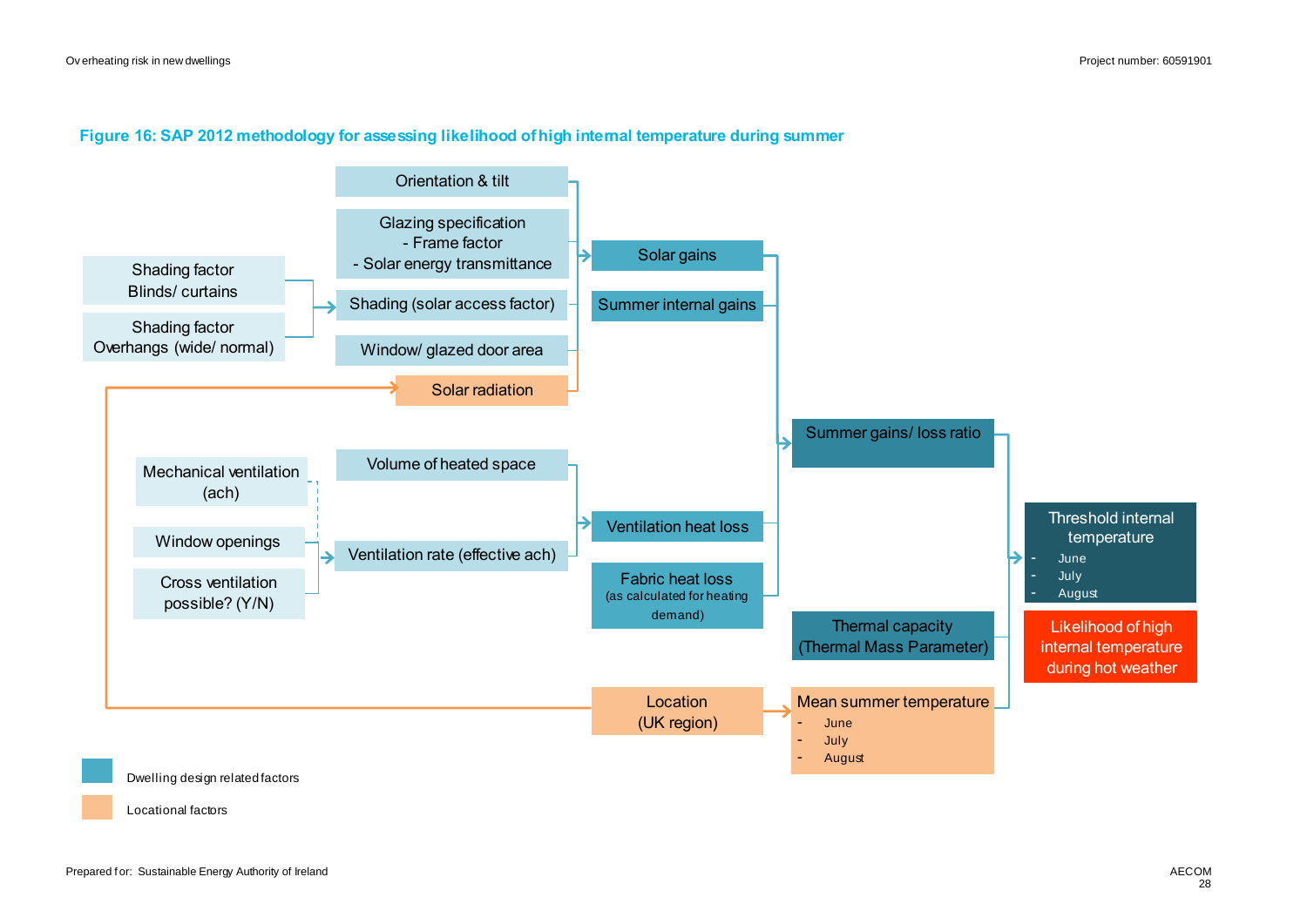# **5. Conclusions**

#### **5.1 Key parameters affecting overheating risk**

Dynamic thermal modelling of dwellings designed to Part L 2019 fabric standards using historic or future weather data highlights the need to consider overheating risk in new build design. The modelling results indicate that while standard design does not present a high risk of summer overheating, aggregated impacts of certain design parameters can significantly increase that risk. There are two key parameters to consider:

- Net solar gains in the dwelling, which are a function of glazed areas, orientation, window g-values and shading.
- Ventilation rates, which in case of naturally ventilated dwellings are a function of window opening areas and ability to cross ventilate.

For instance, single aspect dwellings with large areas of west facing glazed areas that are unshaded and small window openable areas will inevitably require consideration of appropriate mitigation measures or a design review. While advanced fabric performance is one of the factors that may contribute to overheating risk, it is not the dominant factor.

Additionally, the choice of weather data when assessing overheating risk is extremely important. Locational differences including differences in external temperatures, diurnal range, wind speed and solar radiation among others will impact on overheating risk. The weather data used to assess compliance should help ensure that dwellings are designed to be fit for purpose over significant proportion of the building life and are resilient to the future impacts of climate change. The study therefore highlights the need to develop future weather datasets for major cities in Ireland. These can not only be used to inform the weather inputs in DEAP but the detailed weather datasets can also be used by design teams for more detailed analysis (e.g. using dynamic thermal simulation modelling) should they choose/ opt to do so. . It is worth highlighting that different sets of weather data could be used for producing asset energy ratings and for assessing summer overheating risk in DEAP.

#### **5.2 Recommendations**

It is acknowledged that adding complexity to the DEAP software may result in it being more resource intensive for the design team. Future versions of DEAP could however consider the following aspects when assessing the overheating risk in dwellings:

- Reflect future weather data in Appendix P calculations, such as increase in mean external temperature or solar radiation.
- The changes to the Appendix P procedure in SAP 10 takes into consideration the impact of noise, security risk and other site constraints that may limit the ability to open windows for extended period of time. These should also be considered for DEAP. In addition, window restrictors should be assumed when calculating effective air change rates for dwellings with windows on first floor and above.
- Given the limitation of simplified models, allowances should be built in the calculation for user behaviour (e.g. user control of shading devices) as a means to stress test the dwelling design. For instance, SAP 10 assumes that blinds or curtains are used only 75% of the time during daylight hours. Similar allowances could be made, for instance, around assumptions for internal doors (for instance bedroom doors closed at night would limit the ability to cross-ventilate the dwelling) and the impact on effective air change rates achieved. In-use factors could also be included for mechanical ventilation systems to account for reduced flow rates due to duct configuration or unclean filters<sup>7</sup>.

l

 $^7$  Monitoring of MVHR systems has highlighted the performance gap relative to design stage predictions. A meta study of MVHR systems used in the **Innovate UK Building Performance Evaluation Programme** indicated that measured air flow in 88% of systems utilising rigid ducting were equal to or greater than their design air flow values, whereas between only 40 and 44% of systems utilising flexible ducting met their respective design values. A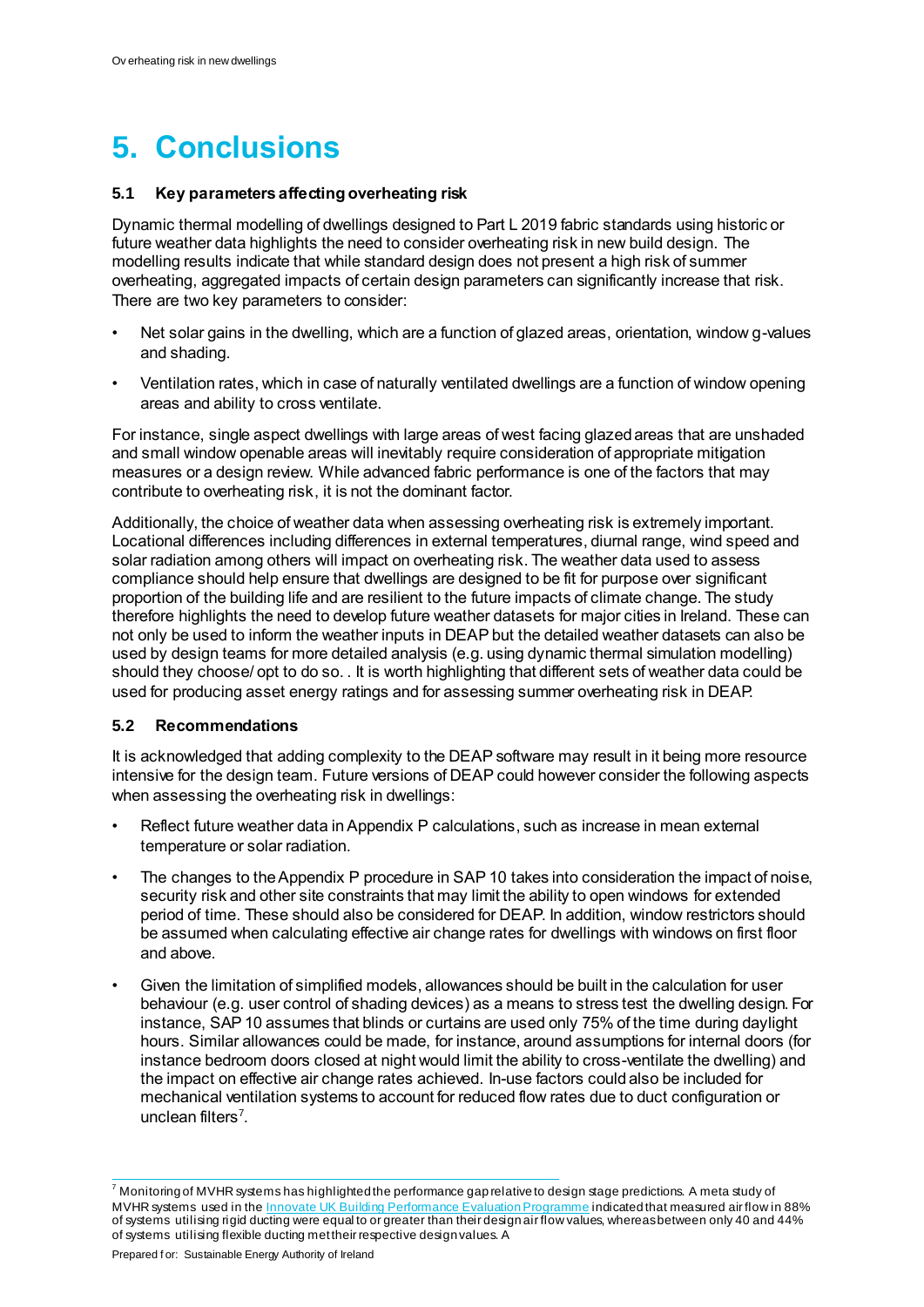- Investigate the option to factor in window openable areas (say as a function of dwelling floor area) when estimating effective air change rates that can be achieved. This will also encourage designers to incorporate this as a mitigation measure, where relevant.
- Consider flagging up the following dwelling types as high risk, thereby requiring more comprehensive analysis of overheating risk using dynamic thermal simulation models. This will require detailed guidance to be produced to ensure consistency of baseline assumptions or alternatively reference could be made to existing methodologies such as CIBSE TM59.
	- $\circ$  Those in close proximity to sources or noise or pollution and therefore limited ability to open windows.
	- o Limited free area/ restricted windows (e.g. due to security concerns).
	- o West or south facing single aspect flats.
	- o Dwellings that are predominantly west or south facing, offer limited ability to crossventilate, and have window to floor area ratio greater than a certain percentage.

Further analysis is required to derive the threshold percentages. It is acknowledged that large unshaded areas of glazing are the concern rather than total glazed areas as such. More detailed analysis of such high-risk properties would be helpful in ensuring overheating risk is adequately mitigated.